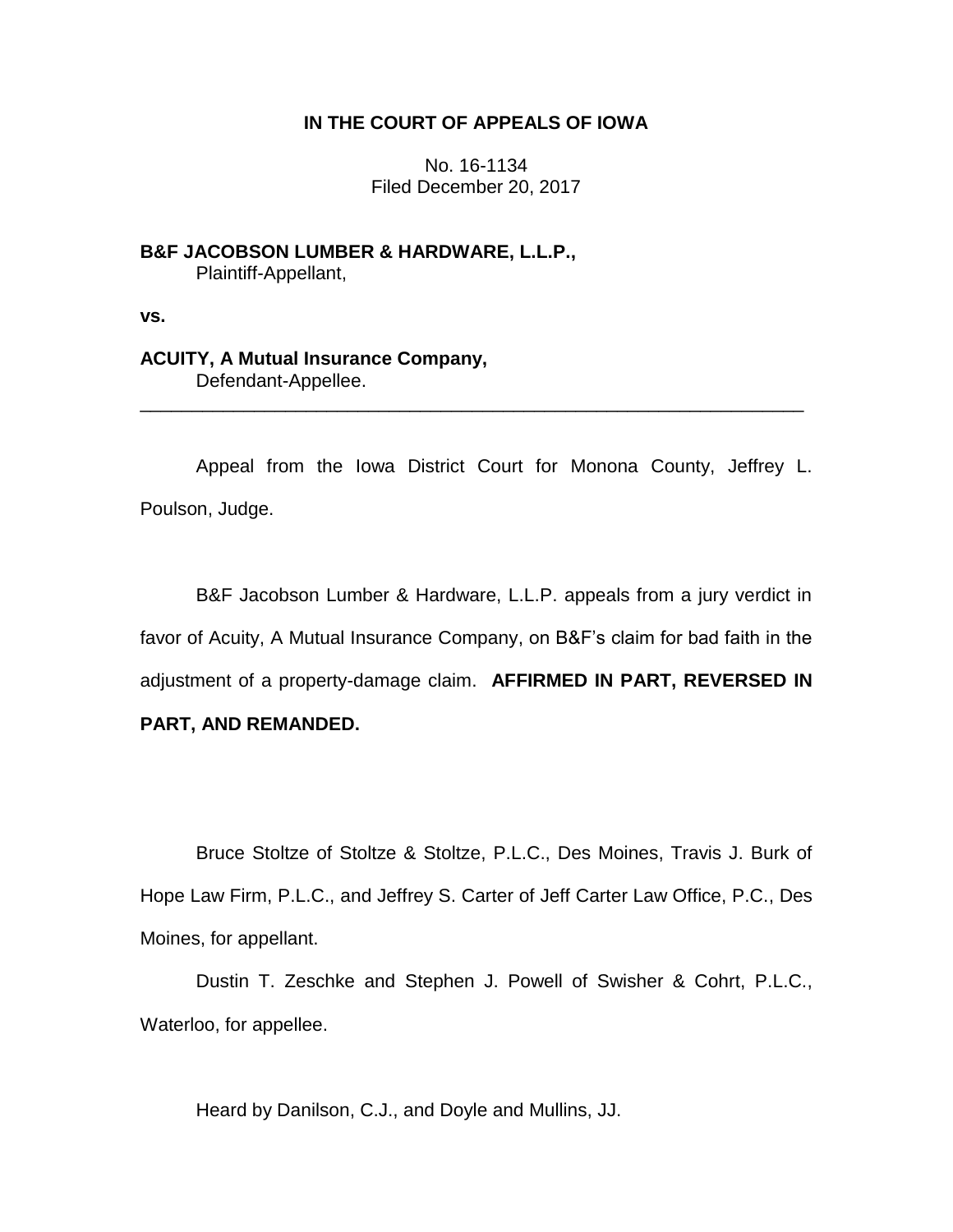### **DANILSON, Chief Judge**

B&F Jacobson Lumber & Hardware, L.L.P. (B&F) appeals from a jury verdict in favor of Acuity, A Mutual Insurance Company (Acuity), on B&F's claim for bad faith in the adjustment of a property-damage claim. B&F contends the district court improperly (1) denied B&F's motion to compel evidence of postfiling-of-litigation claim adjustment decisions on the basis it is protected by the attorney-client privilege, (2) determined other evidence of post-filing-of-litigation conduct was inadmissible, and (3) precluded B&F from presenting evidence as to damages for loss of peace of mind. We conclude the district court abused its discretion in denying B&F's motion to compel and in making a blanket decision that all evidence of post-filing-of-litigation conduct was inadmissible. The court also erred in denying the admission of two damage estimates. We reverse and remand for further proceedings and a new trial. We affirm the court's ruling that B&F may not present evidence as to loss of peace of mind or prejudgment interest.

### **I. Background Facts & Proceedings.**

This matter arose on April 9, 2011, when a tornado caused significant damage to the two buildings located on B&F's business premises in Mapleton, Iowa. B&F's insurer, Acuity, sent an adjuster, Brad Werger, to Mapleton on April 12, 2011, to assess the damage. On April 13, the owner of B&F, Bruce Jacobson, discussed the damage estimate with Werger and signed the proof of loss. A check was issued to B&F in the amount of \$60,464.75 for the actual cash value of loss to B&F's buildings. The check included a notation stating, "Settlement in Full-ACV."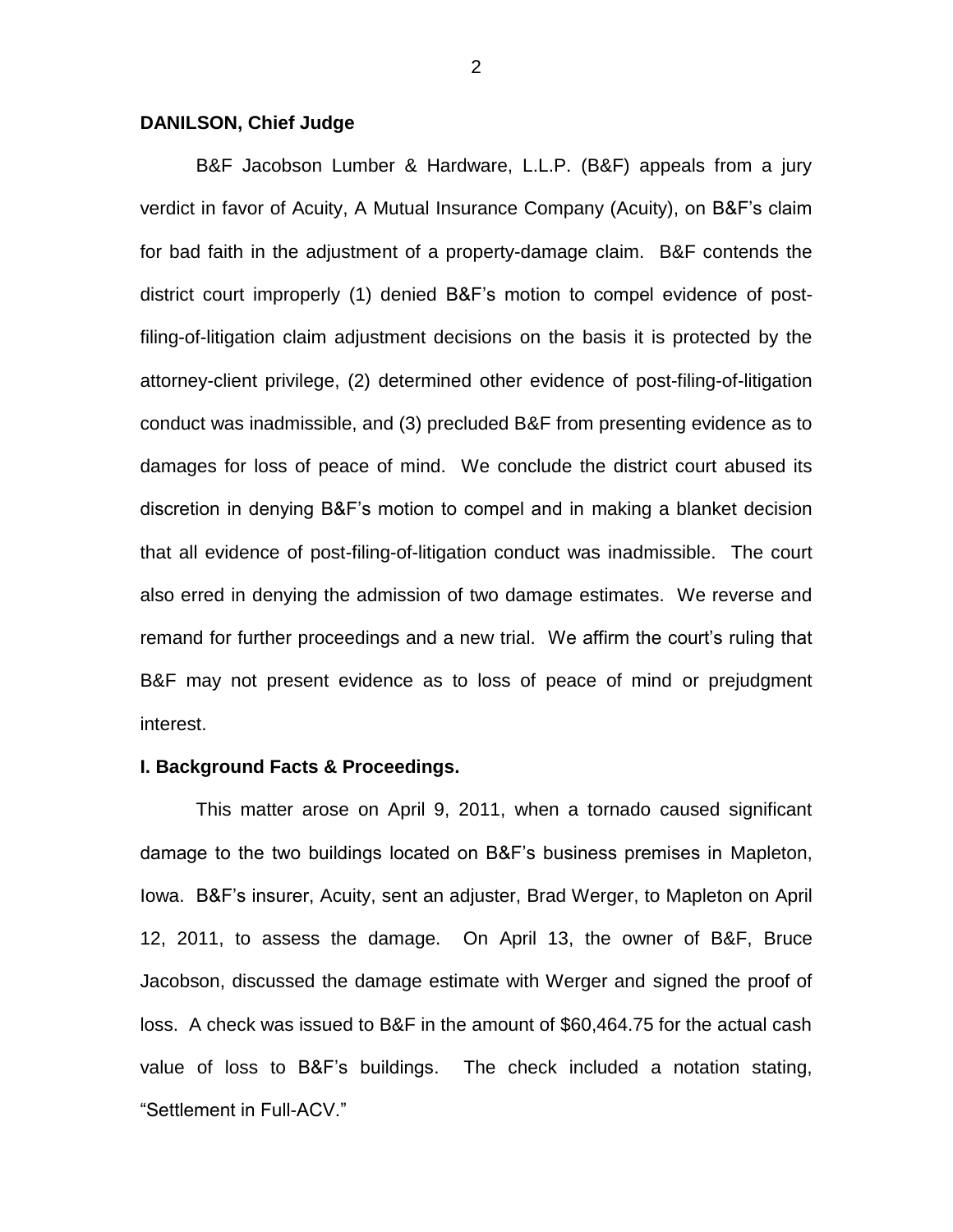Jacobson later realized the damage was more extensive and could not be remedied with only \$60,464.75. In August 2011, Jacobson hired a public adjuster, James Pierce, to review the claim including the damages. While working together on an unrelated claim in February 2012, Pierce mentioned to Werger that he had been hired by B&F to serve as its public adjuster. In his second affidavit, Werger explained, "We had a conversation in which Mr. Pierce stated it appeared we would be working another claim together, the lumber yard claim. I believed Mr. Pierce was mistaken and informed him that the claim had been settled back in April of 2011." Pierce again contacted Werger by email on August 6, 2012, stating, "I have another possible claim with you. The B[&]F Jacobs[o]n lumber yard. You and I had talked about it previously and you had mentioned that the client signed off on something. Could you send me that form please at your convenience." Werger replied, "On vacation until the 13th. Policyholders release so we are not opening up the claim. I can send when I get back."

After the email exchange, B&F filed its petition on August 17, 2012, asserting claims for breach of contract, unjust enrichment, reasonable expectations, bad faith, and seeking punitive damages. On October 23, 2012, counsel for B&F made a written request for appraisal<sup>1</sup> as permitted by B&F's

 $1$  Our supreme court has explained:

An appraisal is a supplementary arrangement to arrive at a resolution of a dispute without a formal lawsuit. Provisions for appraisal of an insurance loss, whether under policy terms or pursuant to independent agreement, are valid and binding on the parties. 6 J. Appleman & J. Appleman, *Insurance Law and Practice* §§ 3921, 3924 (rev. 1972). Appraisal awards do not provide a formal judgment and may be set aside by a court. When reviewed, the award is supported by every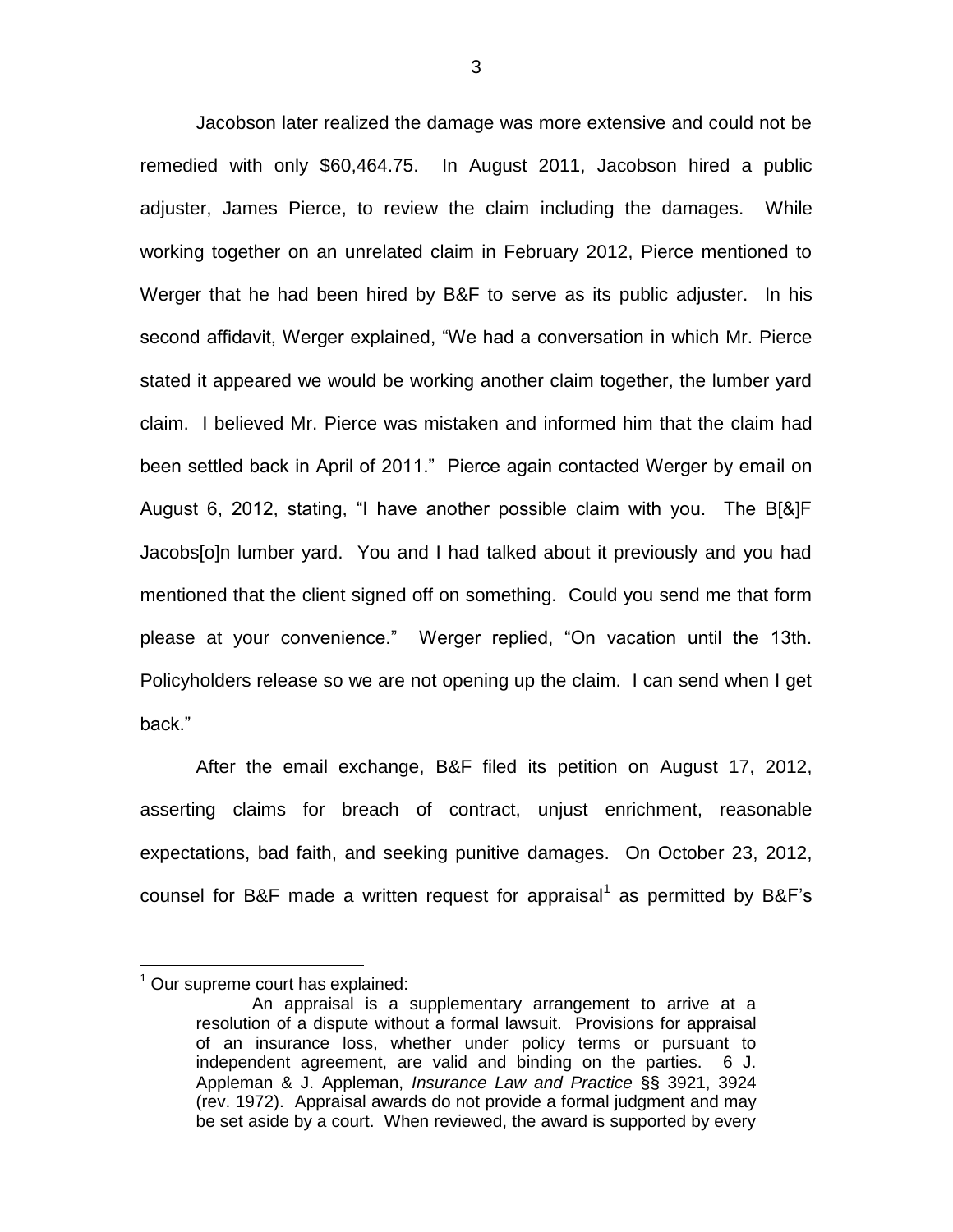insurance policy if the parties "disagree on the value of the property or the amount of the loss." Counsel for Acuity replied and refused appraisal. Acuity filed both a motion for summary judgment and a motion to stay discovery and appraisal requests on January 11, 2013. B&F filed a motion to compel appraisal on February 7. The district court granted the motion for summary judgment in May 2013 but did not address the motion to stay or the motion to compel appraisal. B&F appealed. *See B&F Jacobsen Lumber & Hardware, L.L.P. v. Acuity*, No. 13-0952, 2014 WL 1714968, at \*1 (Iowa Ct. App. Apr. 30, 2014). On appeal, this court concluded questions of fact existed as to a number of issues raised regarding the notice provision and the bad-faith claim, reversed the summary-judgment ruling, and remanded the case back to the district court. *Id*. at \*9-10.

On August 5, 2014, B&F filed a second motion to compel appraisal, which Acuity again resisted. The court entered an order compelling appraisal on October 13. The appraisal was completed on February 17, 2015, resulting in an award requiring Acuity to pay B&F an additional \$83,000 in damages. After the appraisal was complete and payment was made, only B&F's bad-faith claim remained.

On June 4, 2015, a deposition was taken of Acuity's property-claims manager, Marty Jaeger. During the deposition, Acuity's counsel asserted attorney-client privilege in declining to allow Jaeger to answer a number of questions respecting Acuity's reliance on the "settled in full" language on the

reasonable presumption and will be sustained even if the court disagrees with the result. *Central Life Ins. Co. v. Aetna Cas. & Sur. Co.*, 466 N.W.2d 257, 260 (Iowa 1991).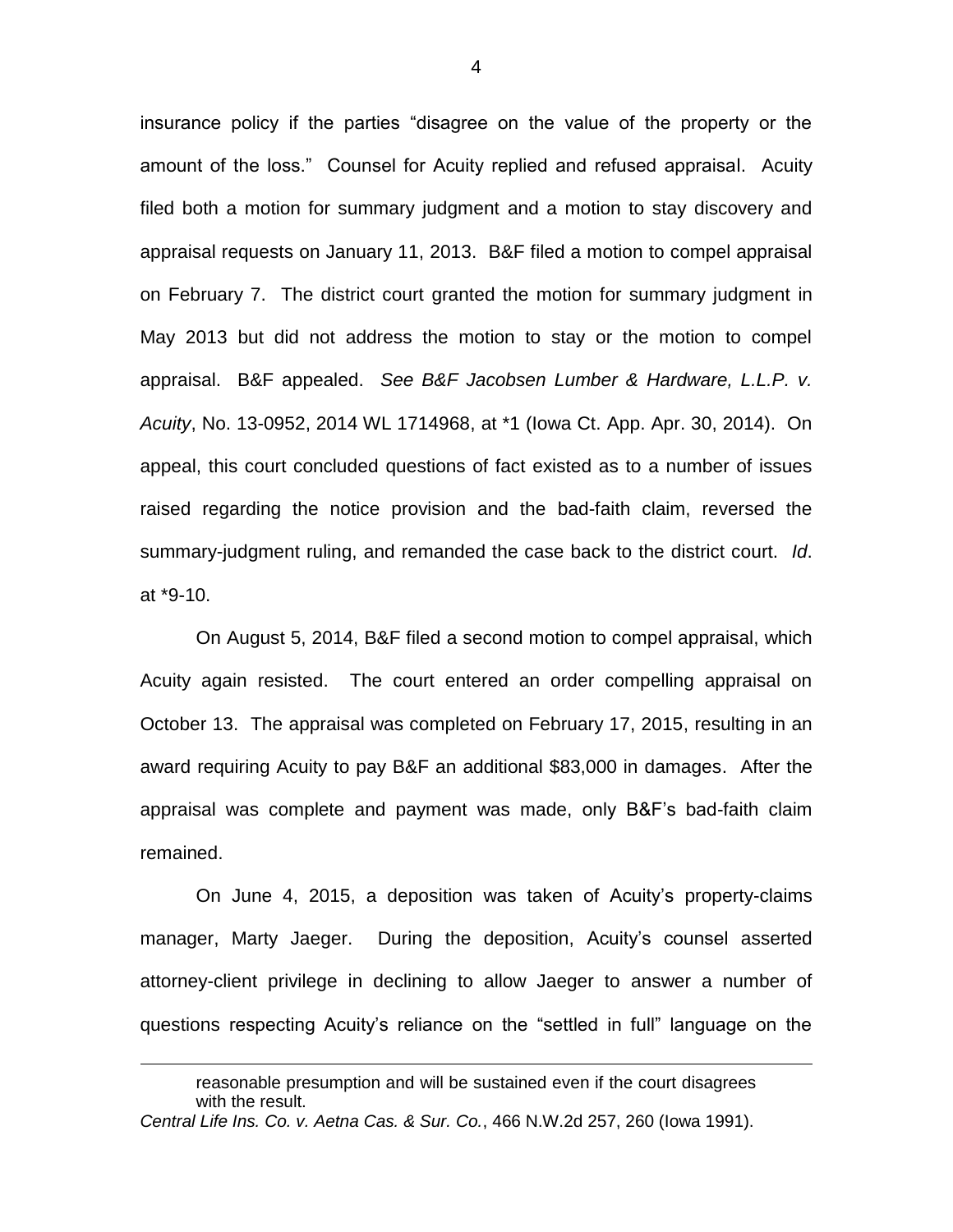check and the reasoning for its decision to refuse B&F's requests for additional payment and appraisal after the litigation was commenced. Acuity's counsel stated any decision made after the filing of the petition was on advice of counsel and maintained the reasoning for Acuity's decisions was therefore protected by attorney-client privilege.

On October 12, 2015, B&F filed a third motion to compel. The third motion requested an order to compel Jaeger to answer the questions avoided during his deposition. On November 19, pursuant to Iowa Rule of Evidence 5.104(a), Acuity filed a motion to determine the admissibility of evidence requesting that the court determine certain evidence inadmissible at trial including evidence of post-filing-of-litigation conduct and evidence as to emotional damages or—as B&F described it—loss of peace of mind from the purchase of property insurance. The court entered an order ruling on both the motion to compel and the motion to determine admissibility of evidence on February 5, 2016. The court held counsel for Acuity's assertion of attorney-client privilege during Jaeger's deposition was proper, and denied B&F's motion to compel. The court also determined evidence of Acuity's post-filing-of-litigation actions were not admissible.

On March 4, B&F filed a motion regarding emotional-distress damages for bad faith, asserting B&F was not claiming damages for emotional distress and requesting B&F be permitted to seek damages for loss of peace of mind. The court held B&F, being a limited liability partnership, could not experience a loss of peace of mind, and thus evidence as to loss of peace of mind would not be admitted.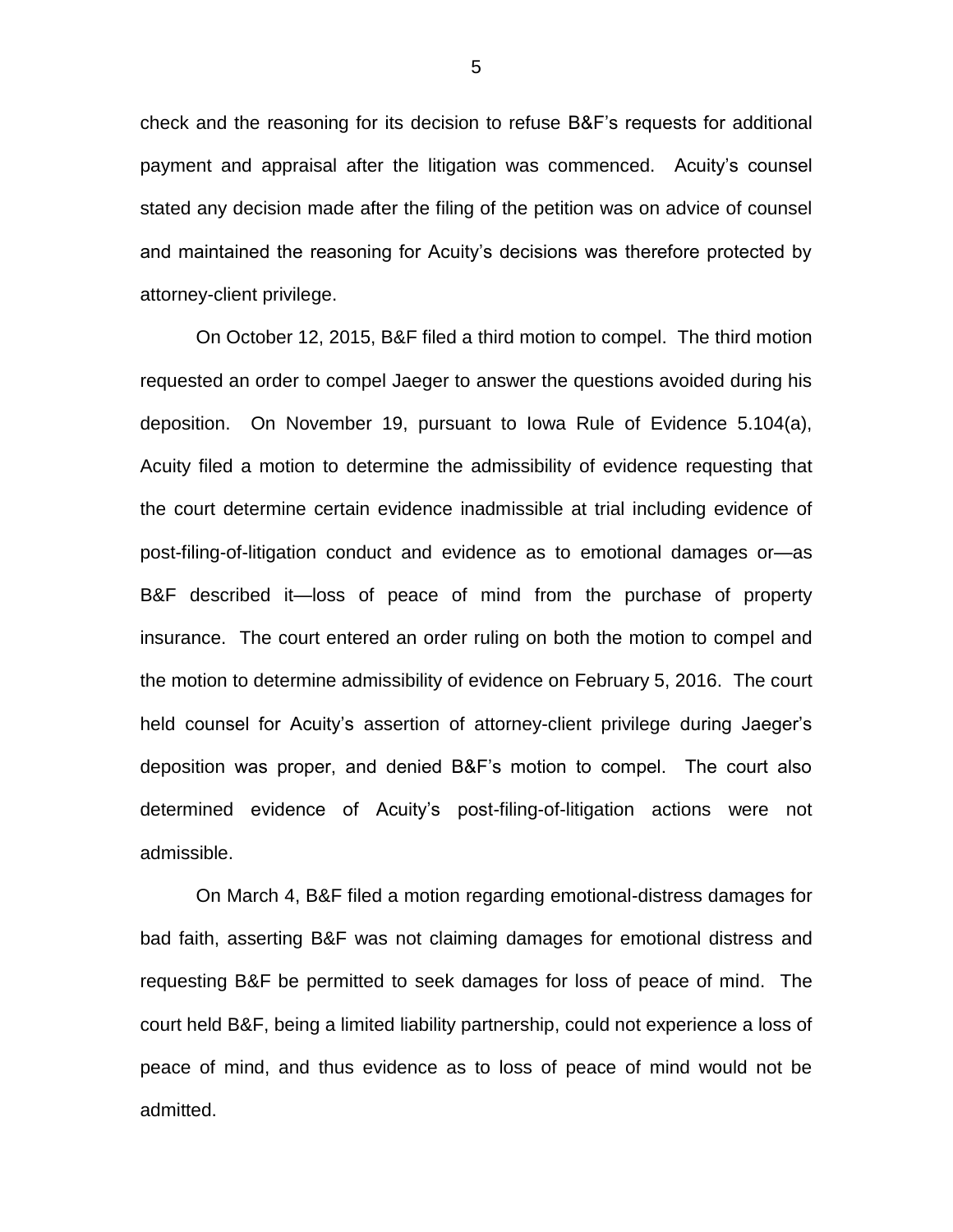The matter proceeded to jury trial, and on March 14, the jury rendered a verdict finding Acuity had not acted in bad faith. B&F filed a motion for new trial on April 27, which was denied. B&F now appeals, maintaining the district court erred in (1) denying B&F's motion to compel answers previously omitted from Jaeger's deposition, (2) limiting evidence as to Acuity's post-filing-of-litigation conduct, and (3) determining evidence as to loss of peace of mind was inadmissible.

### **II. Standards of Review.**

"We review a district court's ruling on a discovery matter for abuse of discretion." *Mediacom Iowa, L.L.C. v. Inc. City of Spencer*, 682 N.W.2d 62, 66 (Iowa 2004). "[W]e afford the district court wide latitude. We will reverse a ruling on a discovery matter only for an abuse of discretion." *Exotica Botanicals, Inc. v. Terra Int'l, Inc.*, 612 N.W.2d 801, 804 (Iowa 2000) (citation omitted). "There is such an abuse when the grounds underlying a district court are clearly untenable or unreasonable." *Mediacom Iowa*, 682 N.W.2d at 66. There must also be a showing that the alleged error resulted in prejudice to provide grounds for reversal. *Jones v. Univ. of Iowa*, 836 N.W.2d 127, 140 (Iowa 2013). In *Jones*, our supreme court summarized the applicable principles:

It is well-settled that nonprejudicial error is never ground for reversal on appeal. *See Bengford v. Carlem Corp.*, 156 N.W.2d 855, 867 (Iowa 1968). Furthermore, we do not presume the existence of prejudice based on an erroneous discovery ruling. *See James v. Hyatt Regency Chi.*, 707 F.3d 775, 784 (7th Cir. 2013) ("We shall not reverse the district court's ruling [on a motion to compel] absent a clear showing that the denial of discovery resulted in actual and substantial prejudice . . . ."); *Team Cent., Inc. v. Teamco, Inc.*, 271 N.W.2d 914, 922 (Iowa 1978) (noting that an erroneous discovery ruling on privilege must be "of sufficient importance to justify a reversal"); *Schroedl v. McTague*, 169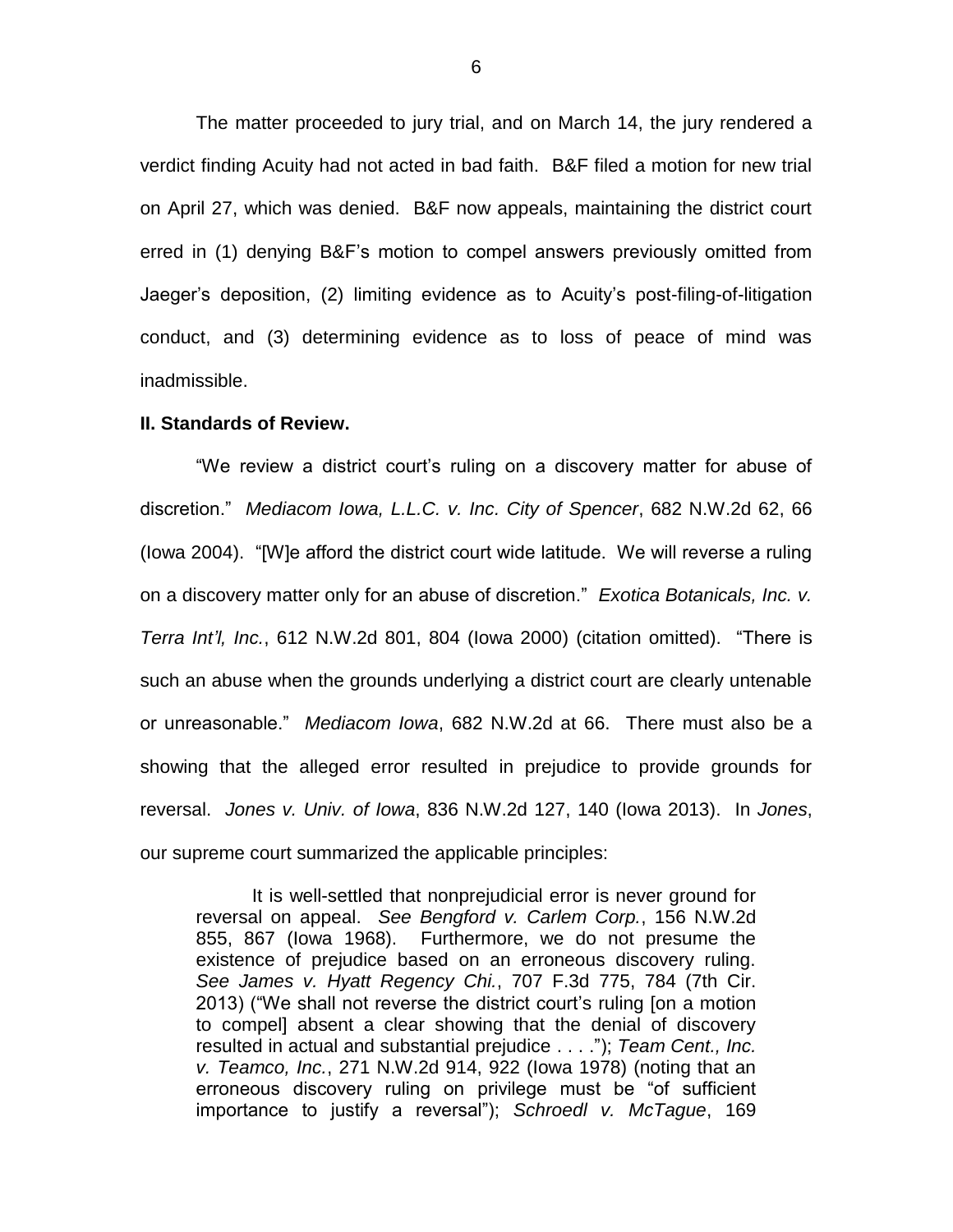N.W.2d 860, 865 (Iowa 1969) (holding that even if trial court's discovery ruling on party's request for admissions was erroneous, there was "no ground for a reversal as no prejudice therefrom appear[ed] in the record"). "[T]he burden rests upon the appellant not only to establish error but to further show that prejudice resulted." *In re Behrend's Will*, 10 N.W.2d 651, 655 (1943).

(Second and third alterations in original.)

We also review the district court's evidentiary rulings for an abuse of discretion. *State v. Olutunde*, 878 N.W.2d 264, 266 (Iowa 2016). The same abuse-of-discretion standard applies—we reverse if the district court exercised its discretion on clearly untenable or unreasonable grounds. *Ranes v. Adams Labs., Inc.*, 778 N.W.2d 677, 685 (Iowa 2010). "A ground or reason is untenable when it is not supported by substantial evidence or when it is based on an erroneous application of the law." *Id.* (quoting *Graber v. City of Ankeny*, 616 N.W.2d 633, 638 (Iowa 2000)).

### **III. Motion to Compel—Deposition.**

B&F first contends the district court erred in refusing to compel those portions of Jaeger's deposition he declined to answer by asserting attorney-client privilege. Acuity argues the privilege was properly invoked because the actions taken by Acuity after the litigation commenced were all on the advice of counsel.

B&F argued Acuity acted in bad faith because it had no reasonable basis to deny B&F's claim for additional damages. *See Reuter v. State Farm Mut. Auto. Ins. Co., Inc.*, 469 N.W.2d 250, 253 (Iowa 1991) (stating that to establish the insurer acted in bad faith, the insured must "show the absence of a reasonable basis for denying benefits of the policy *and* the [insurer's] knowledge or reckless disregard of the lack of a reasonable basis for denying the claim").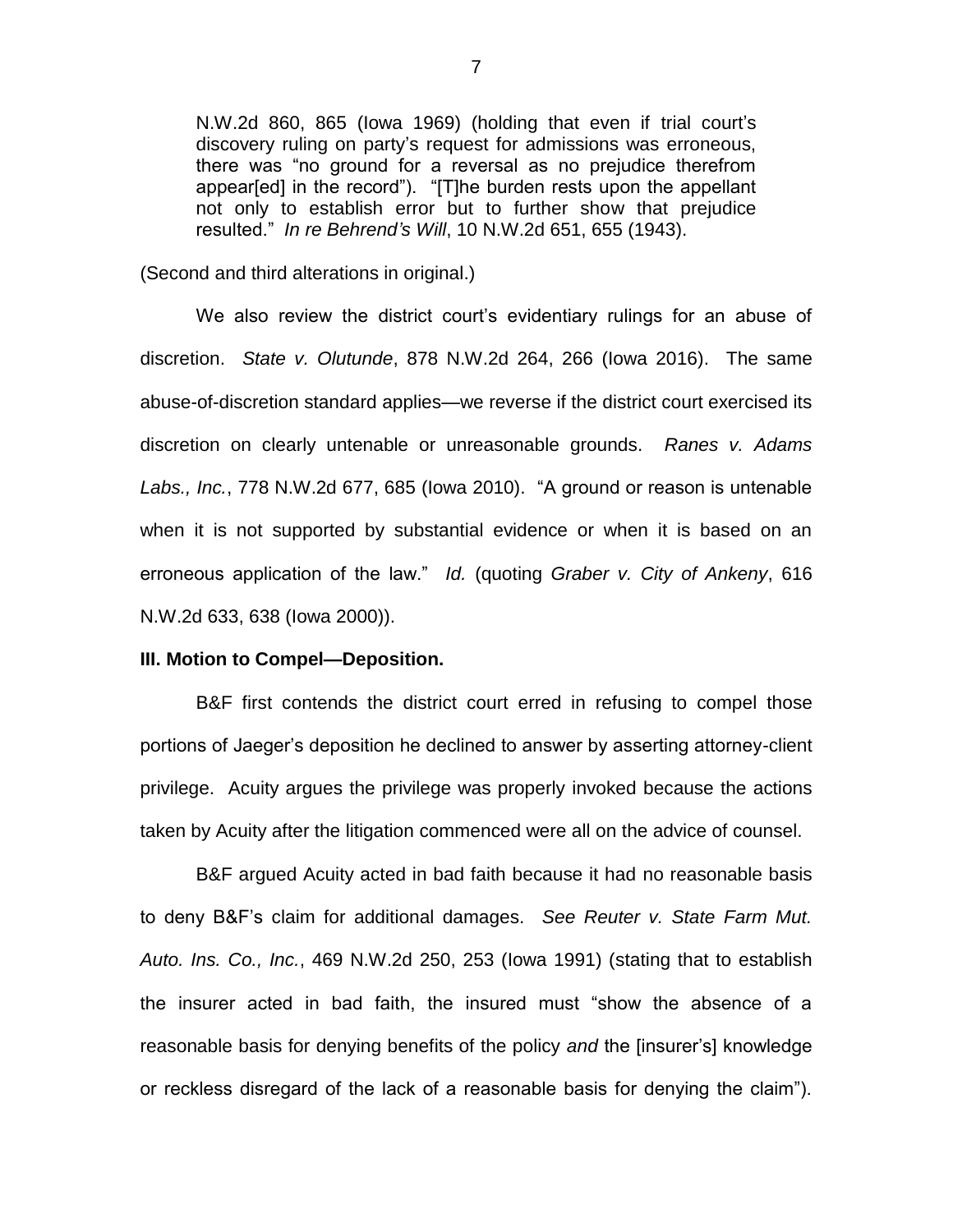B&F also asserted Acuity's bad faith was evidenced in part by Acuity's issuance of a check to B&F four days after the tornado, which indicated the claim was "settled in full," in violation of Iowa Administrative Code rule 191-15.41(10). $^2$ 

Acuity denied the allegations of bad faith, and, specifically with respect to the "settled in full" language, Acuity maintained the language was harmless because Acuity never intended the language to be binding. To rebut these arguments, B&F sought to obtain answers from Jaeger during his deposition respecting Acuity's reasoning for denying B&F's requests for additional payment and appraisal and Acuity's true position on the "settled in full" language. For example:

Q. Mr. Jaeger, who has been the person in charge of adjusting the claim of BF Jacobson on this property loss since the time of the filing of this lawsuit? A. Mr. Werger and I.

. . . . Q. Okay. Did you at any time become aware of a request for appraisal by Mr. Jacobson on or about October 23, of 2012? A. As part of the litigation, yes. I—my attorney shared a letter with me.

Q. All right. What is the reason Acuity refused to agree to the appraisal in October of 2012?

COUNSEL FOR ACUITY: Do not answer that question. I'm invoking the attorney-client privilege, and I'm advising my client not to answer this or any other question that you pose to him about what the reasons were for Acuity to do anything in response to litigation. And that's exactly what you're doing, and I am not going to let him answer that or any other question that's directed toward decisions that were made while the litigation was pending.

. . . . Q. Mr. Jaeger, would you tell me the reason that Acuity refused to conduct an appraisal when the request was made for one by Mr. Jacobson on October 23, 2012?

 $2$  Rule 191-15.41(10) provides:

No insurer shall indicate to a first-party claimant on a payment draft, check or in any accompanying letter that said payment is "final" or "a release" of any claim unless the policy limit has been paid or there has been a compromise settlement agreed to by the first-party claimant and the insurer as to coverage and amount payable under the contract.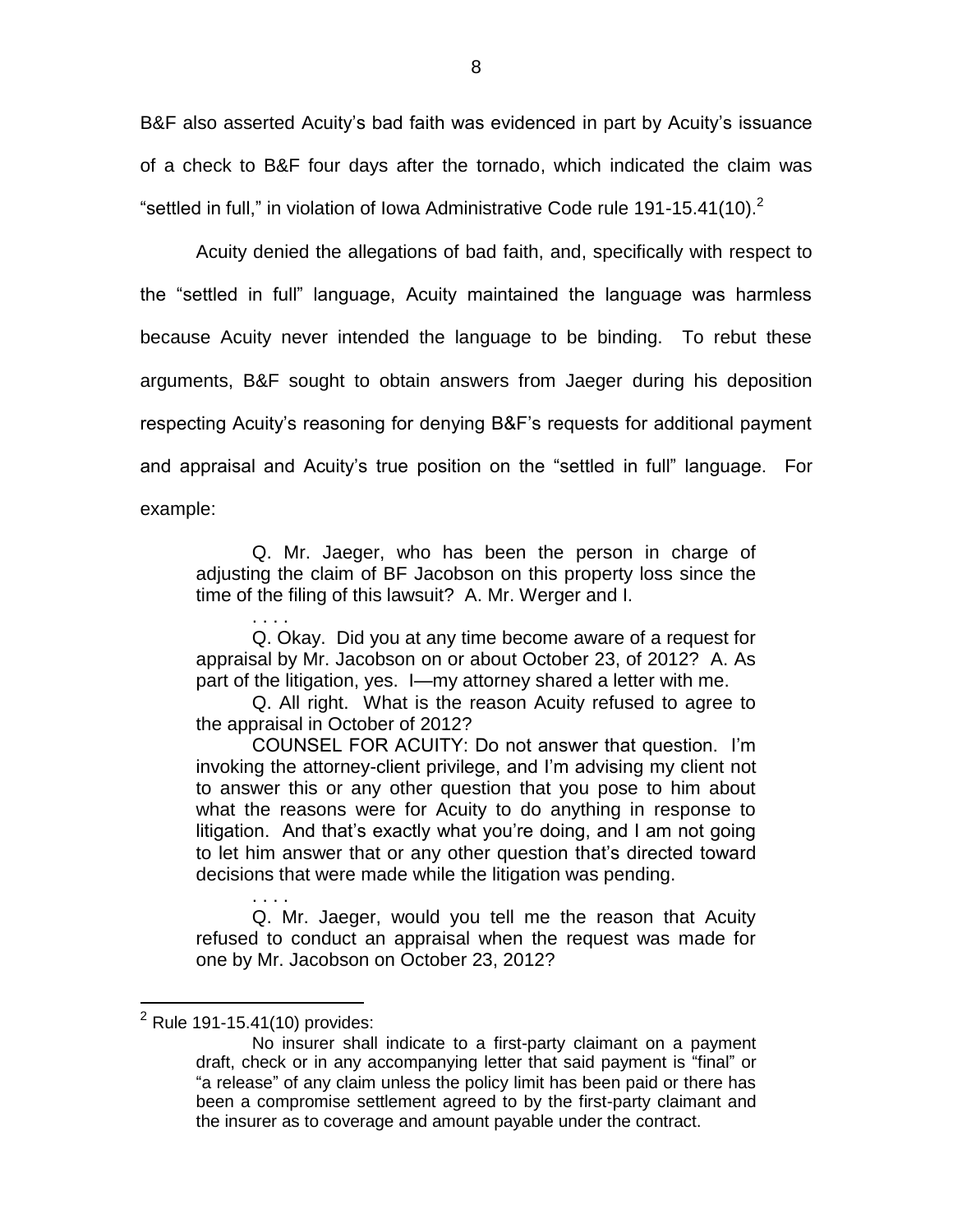. . . . A. Since this lawsuit was filed, every decision that we've made as a company has been under advice of counsel.

B&F asserts the questions asked did not call for the disclosure of attorneyclient-protected information because B&F was not asking what conversations Acuity's representatives discussed with attorneys, but rather what the specific reasons were for Acuity's actions. B&F also argues the information falls outside the umbrella of attorney-client-privilege protection because the information was not intended to be confidential.

"Any confidential communication between an attorney and the attorney's client is absolutely privileged from disclosure against the will of the client." *Keefe v. Bernard*, 774 N.W.2d 663, 669 (Iowa 2009) (quoting *Shook v. City of Davenport*, 497 N.W.2d 883, 886 (Iowa 1993)); *see* Iowa Code § 622.10 (2011). "The party seeking to assert the privilege bears the burden to show an attorneyclient relationship existed and that the communication was made in confidence." *Keefe*, 774 N.W.2d at 669.

Counsel for Acuity sent letters to counsel for B&F on December 12, 2012, and July 29, 2014, expressly stating reasons for Acuity's denials of appraisal.<sup>3</sup> Both letters were written by Acuity's counsel. Thus, the reasoning for Acuity's continued denial of the requests for appraisal were clearly communicated to B&F

 $\overline{a}$ 

9

 $3$  Counsel for Acuity provided one of the reasons noted in the December 12, 2012 letter: As I am sure you are aware, the check was cashed by your client with the understanding that the check represented "settlement in full—ACV." It is clear that the parties agreed to the value of the property and the amount of the loss which negates any implementation of the Appraisal provisions of the Policy.

The July 29, 2014 letter stated in part, "Our letter of December 12, 2012, contains further explanation of our position on this issue and I would refer you to that letter as our position remains the same as it did at the time of the original letter."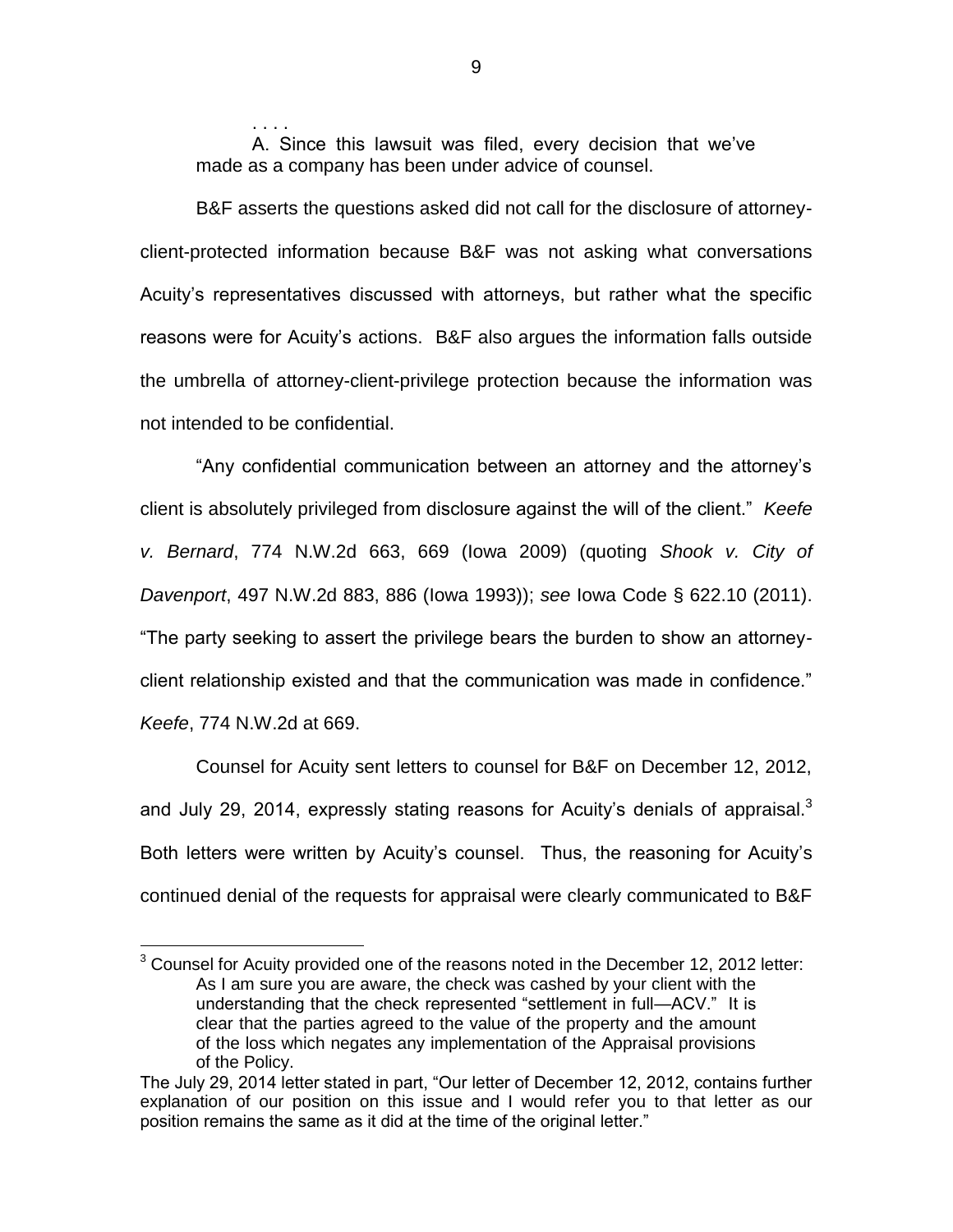and were not intended to remain confidential. If the deponent would have relied upon the same reasons as cited in the letters, it does not follow that Jaeger may invoke the attorney-client privilege to decline to answer the questions regarding Acuity's reasoning for denying appraisal. Further, we believe there is a distinction between asking a party what their attorney advised them and asking the party why they took the actions they did. We find the court improperly determined answers to these lines of questioning were protected by the attorneyclient privilege. *See Miller v. Continental Ins. Co.*, 392 N.W.2d 500, 504-05 (Iowa 1986) (noting "voluntary disclosure of the content of a privileged communication constitutes waiver as to all other communications on the same subject" and citing Iowa Code § 622.10(2) (stating privilege does not apply "where the person in whose favor prohibition is made waives the right[]")). The attorney-client privilege may be waived, and the waiver may be either express or implied. *Brandon v. West Bend Mut. Ins. Co.*, 681 N.W.2d 633, 642 (Iowa 2004). "An express waiver occurs when a client voluntarily discloses the content of privileged communications." *Squealer Feeds v. Pickering*, 530 N.W.2d 678, 684 (Iowa 1995), *abrogated on other grounds by Wells Dairy, Inc. v. Am. Indus. Refrigeration, Inc.*, 690 N.W.2d 38, 48 (Iowa 2004). "[A]n implied waiver occurs where the [client] has placed in issue a communication which goes to the heart of the claim in controversy." *Id.* (alterations in original) (citation omitted).

We conclude questions pertaining to the information contained in the October 23, 2012 or July 29, 2014 letters to B&F were not properly objectionable on the basis of the attorney-client privilege and should have been fairly discoverable by B&F. *See* Iowa R. Civ. P. 1.503(1) ("Parties may obtain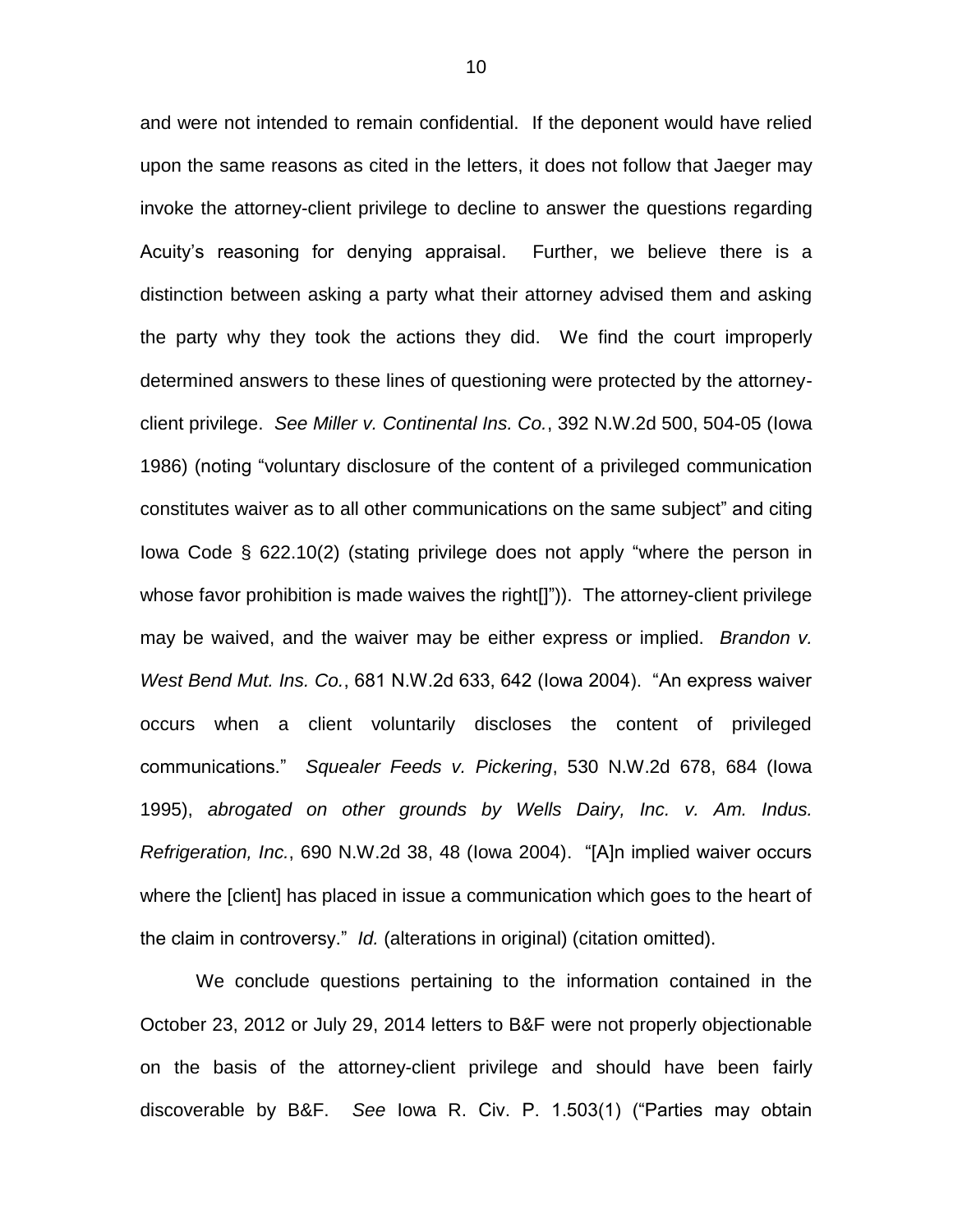discovery regarding any matter, not privileged, which is relevant to the subject matter involved in the pending action, whether it relates to the claim or defense of the party seeking discovery or to the claim or defense of any other party, . . . . It is not ground for objection that the information sought will be inadmissible at trial if the information sought appears reasonably calculated to lead to the discovery of admissible evidence."); *see also Fagen v. Grand View Univ.*, 861 N.W.2d 825, 833 (Iowa 2015).

B&F also sought additional related information and argues even if the additional information was protected by attorney-client privilege, Acuity waived the privilege. $4$ 

B&F contends Acuity placed in issue its advice of counsel by asserting it relied on advice of counsel in making every post-filing-of-litigation decision. Although our supreme court has not directly addressed this issue, other courts have found the analysis in *Hearn v. Rhay*, 68 F.R.D. 574, 578-82 (E.D. Wash. 1975), persuasive in addressing implied waiver of the attorney-client privilege.<sup>5</sup> *Hearn* provides there are three criteria to find an implied waiver of the attorneyclient privilege:

> (1) assertion of the privilege was a result of some affirmative act, such as filing suit [or raising an

 $4$  The additional information included questions pertaining to twice deducting the \$5000 deductible, not paying interest on the \$83,000, and who authorized Acuity's counsel to write the July 29, 2014 letter.

<sup>5</sup> *See*, *e.g.*, *Union Cty., Iowa v. Piper Jaffray & Co, Inc.*, 248 F.R.D. 217, 222 (S.D. Iowa 2008) ("The *Hearn* test . . . recognizes the importance of the attorney-client relationship, but permits a balancing of that interest against the interests of fundamental fairness. While critics of the *Hearn* approach argue that it is, for all practical purposes, a slippery slope, over three decades of case law make clear that such concerns are without substantial foundation. The reasonableness of the *Hearn* approach is particularly evident where, as here, a defendant has no alternative means of defending a claim brought by the party asserting the privilege.").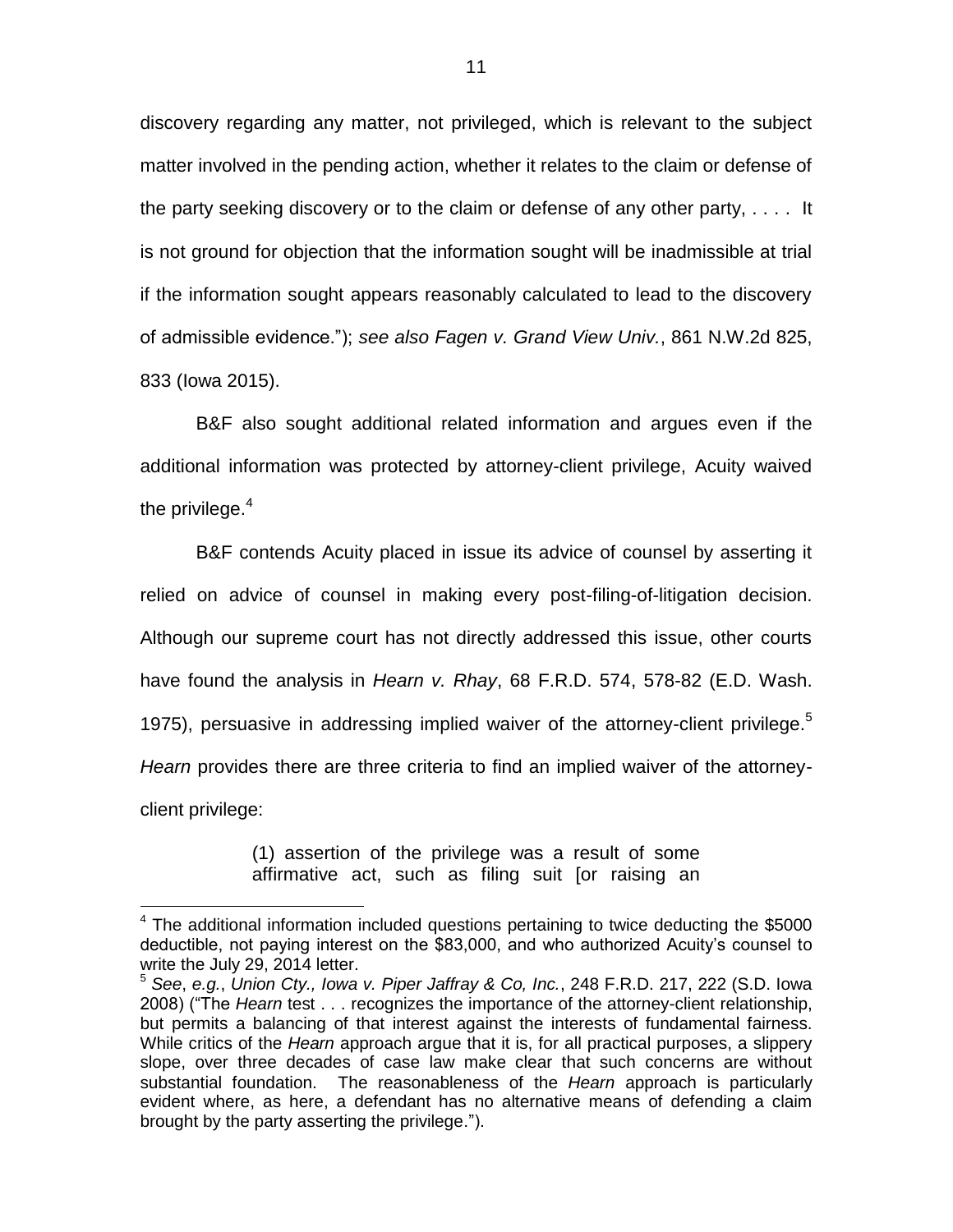affirmative defense], by the asserting party; (2) through this affirmative act, the asserting party put the protected information at issue by making it relevant to the case; and (3) application of the privilege would have denied the opposing party access to information vital to his defense.

68 F.R.D. at 581; *accord Roehrs v. Minnesota Life Ins. Co.*, 228 F.R.D. 642, 646

(D. Ariz. 2005); *State Farm Mut. Auto. Ins. Co. v. Lee*, 13 P.3d 1169, 1173 (Ariz.

2000). Upon consideration of the *Hearn* test, the court in *Roehrs* determined:

[The] adjusters . . . impliedly waived the privilege by their deposition testimony that each considered and relied upon, among other things, the legal opinions or legal investigation in denying that the Roehrs' claims were covered under the reinstated policy. . . . Here, as in *Lee*, an *Hearn*-like affirmative act was made by the adjusters putting the privileged materials at issue. While the Defendants and the aforesaid three adjusters do not claim that they denied the Roehrs' claims solely because of its/their lawyers' advice, Defendants cannot reasonably deny that what these employees knew at the time they denied the Roehrs' claims included information received from their lawyers. What formed the subjective good faith beliefs and mental states of these three adjusters and the reasonableness of their decisions is critical in defense of the Roehrs' bad faith claim. Application of the privilege here would deny the Roehrs vital information to test the reasonableness and good-faith basis of Defendants' denial of their claims and would establish the shield-sword incongruity condemned in *Lee*.

228 F.R.D at 647.

The district court determined the attorney-client privilege should remain intact in this matter because: "Acuity has not asserted its attorney-client privilege as a defense to the bad faith charge. Instead, Acuity only asserts privilege in response to particular questions in a deposition, and admits that [it] had consulted with said attorney on decisions [it] had made." However, in his deposition, Acuity's counsel repeatedly asserted Jaeger was relying on the attorney-client privilege because "[e]ver since the lawsuit was filed, all decisions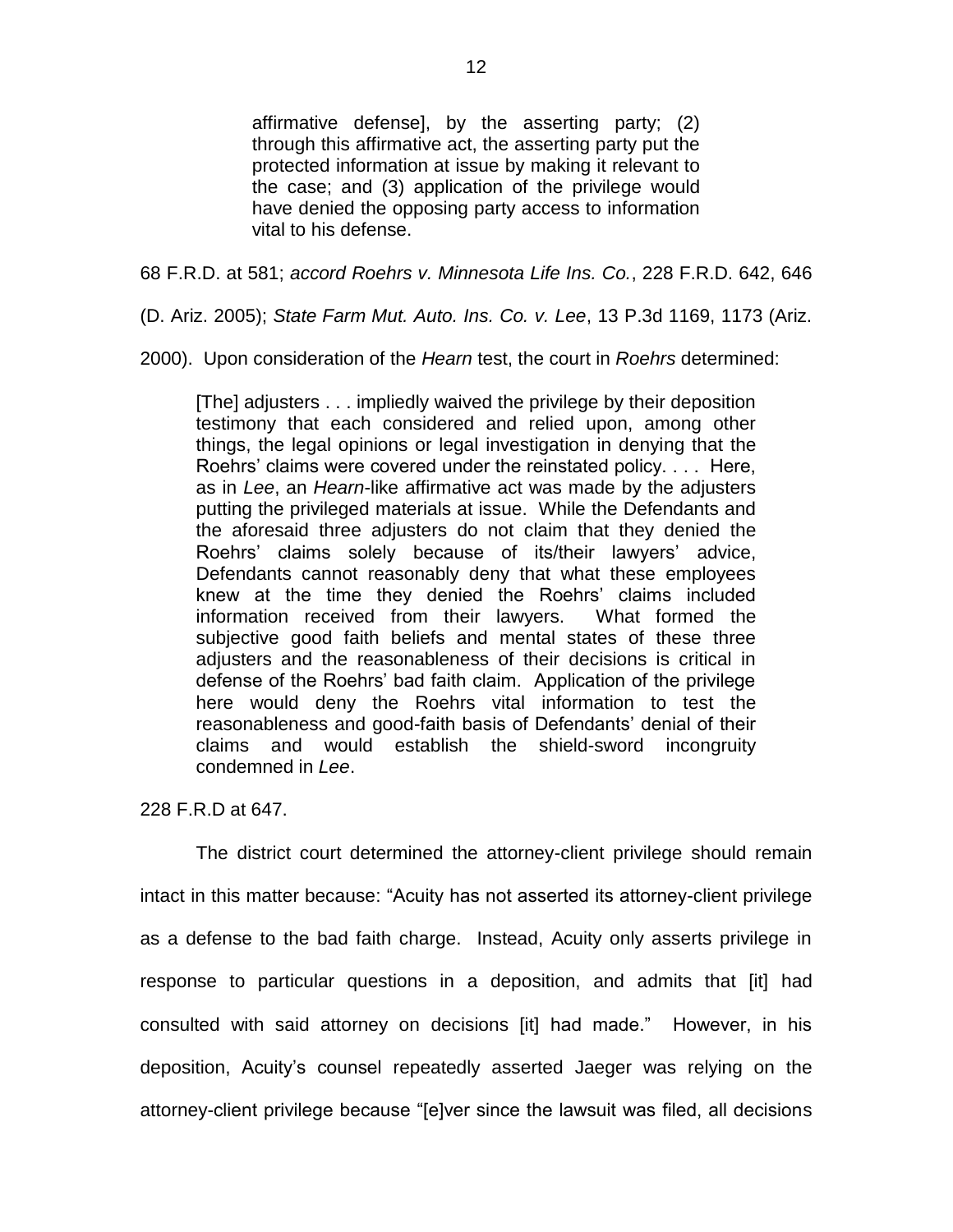have been made under advice of counsel." This broad assertion of the attorney-

client privilege, while not expressly identified as an affirmative defense, was used

by Acuity as a defense to the bad-faith claim. On this same issue, the Supreme

Court of South Dakota has held:

[The defendant] has not expressly relied on the advice of counsel as an essential element of its defense.

Nonetheless, "[a]n insurer need not expressly rely upon the advice of counsel to waive the attorney-client privilege." An insurer may impliedly waive the attorney-client privilege "by injecting privileged communications into a case." When "an insurer makes factual assertions in defense of a claim which incorporate, expressly or implicitly, the advice and judgment of its counsel, it cannot deny an opposing party 'an opportunity to uncover the foundation for those assertions in order to contradict them.'" "A waiver is to be predicated not only when the conduct indicates a plain intention to abandon the privilege, but also when the conduct (though not evincing that intention) places the claimant in such a position, with reference to the evidence, that it would be unfair and inconsistent to permit the retention of the privilege."

*Andrews v. Ridco, Inc.*, 863 N.W.2d 540, 547-48 (S.D. 2015) (citations omitted).

Other courts have also recognized the "'at issue' doctrine," that being "the discovery of attorney-client privileged communications between an insurer and its counsel is permitted where the insurer raises the advice of its counsel as a defense in the action and the communication is necessary to establish the defense." *See Genovese v. Provident Life & Accident Ins. Co.*, 74 So. 3d 1064, 1068 (Fla. 2011), and cases cited therein.

We find Acuity placed the communications with its counsel at issue when stating it relied upon counsel's advice in reaching every decision made after the litigation was filed. The court's determination this information is protected by the attorney-client privilege improperly prevented B&F from obtaining discovery on issues at the heart of the bad-faith claim. *See Brandon v. West Bend Mut. Ins.*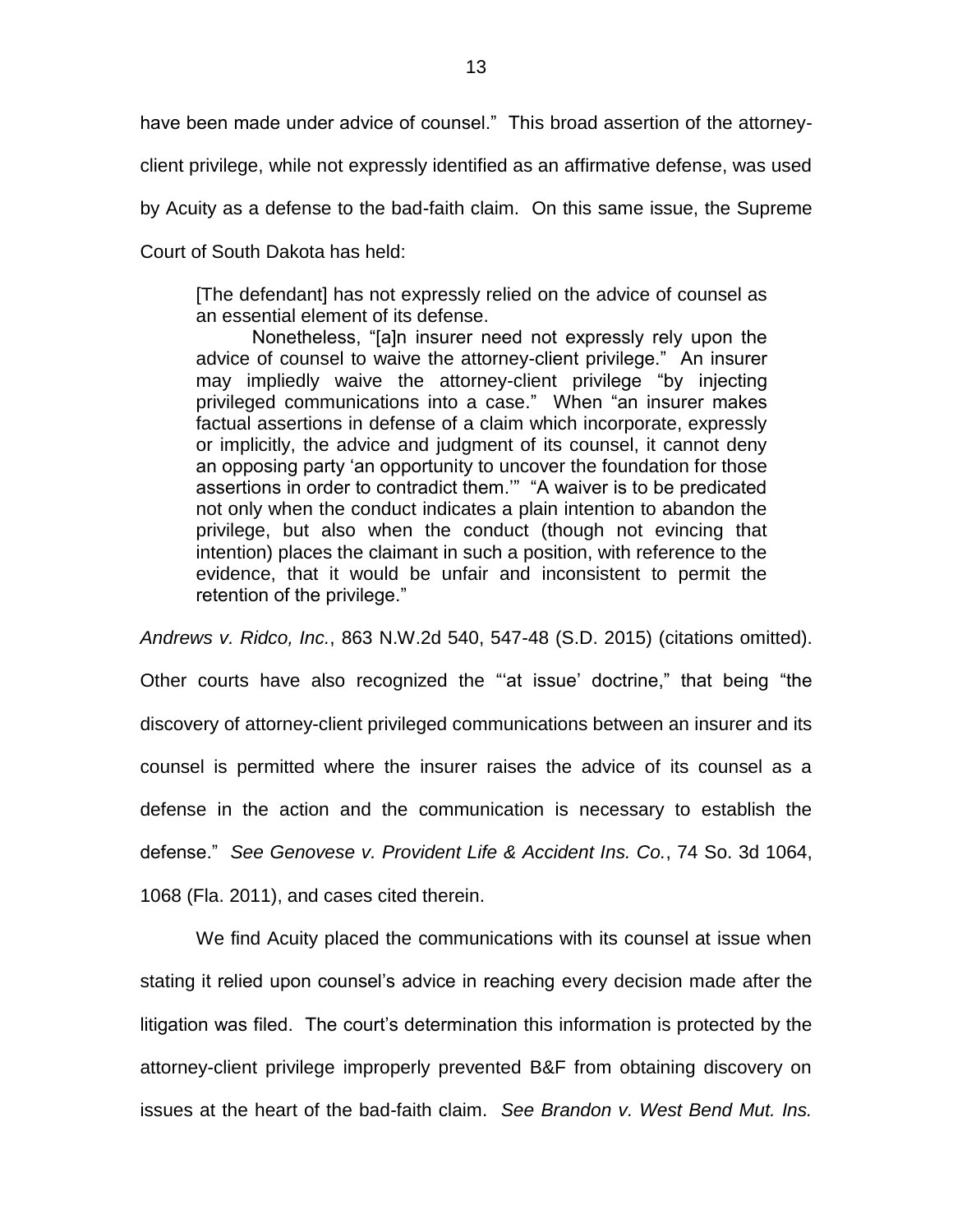*Co.*, 681 N.W.2d 633, 642 (Iowa 2004) ("[Waiver] may be based not only on words expressing intent to waive, but conduct making it unfair for a client to invoke the privilege.").

We conclude the district court abused its discretion in denying B&F's motion to compel. However, B&F must also establish the erroneous discovery ruling was prejudicial before any relief may be afforded to B&F. Because the district court also ruled all post-filing-of-litigation conduct was inadmissible, any evidence gained from the discovery may also have been excluded by this subsequent evidentiary ruling, thereby effectively nullifying any prejudice. Thus we must address the evidentiary issue before addressing the claim of prejudice.

## **IV. Evidence as to Post-Filing-of-Litigation Adjustment Decisions.**

B&F also contends the district court abused its discretion in holding the following documents and testimony were inadmissible: (1) the letter by Acuity's counsel refusing B&F's October 23, 2012 request for appraisal, (2) the letter by Acuity's counsel refusing B&F's request for appraisal following remand of the case, (3) the fact that Acuity refused to consent to appraisal and only did so in response to the court's order, (4) Pierce's December 29, 2011 estimate, and (5) Werger's April 13, 2011 estimate.

All of this evidence fell under the categories of evidence labeled (b), (c), and (d) of Acuity's motion to determine admissibility of evidence.<sup>6</sup> The court addressed categories (b) through (d) in one section of its order, finding each of

 $6$  Acuity's motion to determine the admissibility of evidence identified category (b) as "[e]vidence of alleged conduct by Acuity following the alleged denial of plaintiff's claim," category (c) as "[e]vidence of alleged post-litigation conduct," and category (d) as "[e]vidence regarding appraisal."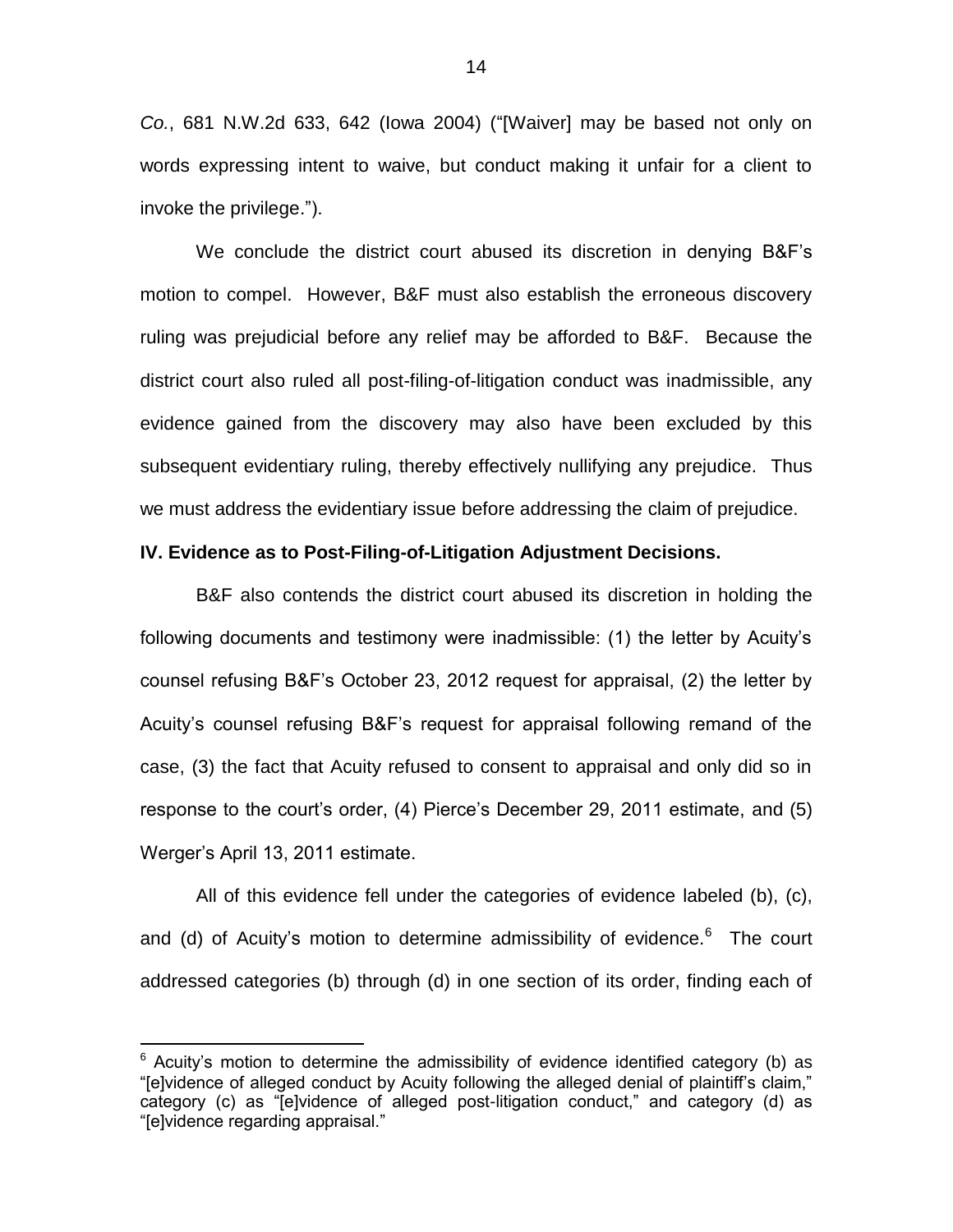the categories contained evidence "related to Acuity's conduct after the filing of litigation." The court cited to *Roesler v. TIG Insurance Co.*, 251 Fed. Appx. 489, 498 (10th Cir. 2007), and *Dakota, Minnesota & Eastern Railroad Corp. v. Acuity*, 771 N.W.2d 623, 634 (S.D. 2009), for the proposition that post-litigation conduct is irrelevant to a bad-faith claim and public policy prevents admissibility of such evidence. The court provided only the following additional reasoning for its determination that all post-filing-of-litigation conduct is inadmissible in this matter: "Though claim review continued after B&F Jacobson filed suit, this early filing may not be used as an end run around the prohibition on the use of post-litigation conduct as evidence of bad faith. Acuity's litigation tactics may not be presented as evidence at trial."

We are again faced with an issue not previously addressed by our supreme court. Review of this issue as addressed in other states reveals it is not clear that there is a bright-line rule precluding admission of post-filing-of-litigation conduct by insurers. In *Palmer by Diacon v. Farmers Insurance Exchange*, the Supreme Court of Montana explained:

Courts have held, and we agree, that an insurer's duty to deal fairly and not to withhold payment of valid claims does not end when an insured files a complaint against the insurer. Several courts have considered whether evidence of an insurer's conduct during litigation of the underlying suit is admissible in a subsequent bad faith action. After examining the reasoning of courts that have considered the issue, we conclude that the continuing duty of good faith does not necessarily render evidence of an insurer's post-filing conduct admissible. Indeed, courts rarely should allow such evidence and we have adopted a balancing test for those rare circumstances.

Public policy favors the exclusion of evidence of an insurer's post-filing litigation conduct in at least two respects. First, permitting such evidence is unnecessary because during the initial action, trial courts can assure that the defendants do not act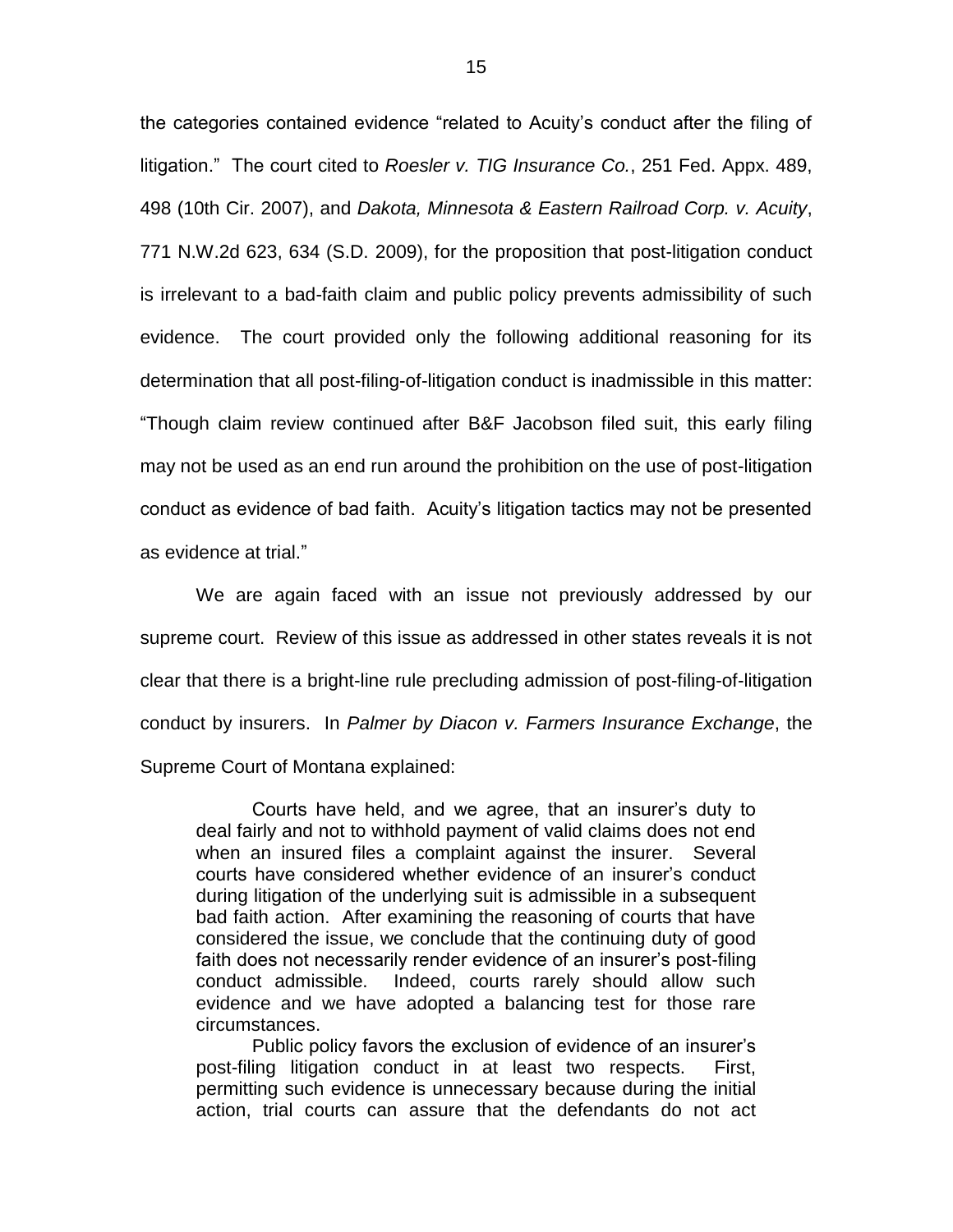improperly. Next, and more importantly, the introduction of such evidence hinders the right to defend and impairs access to the courts.

. . . . To permit evidence of insurers' litigation strategies and tactics is to impede insurers' access to the courts and right to defend, because it makes them reluctant to contest coverage of questionable claims. . . . Public policy dictates, therefore, that courts must use extreme caution in deciding to admit such evidence even if it is relevant to the insurer's initial decision to deny the underlying claim.

. . . In general, an insurer's litigation tactics and strategy in defending a claim are not relevant to the insurer's decision to deny coverage. . . .

In some instances, however, evidence of the insurer's postfiling conduct may bear on the reasonableness of the insurer's decision and its state of mind when it evaluated and denied the underlying claim. Therefore, we do not impose a blanket prohibition on such evidence.

We believe the correct approach is to strike a balance between deterring improper conduct by the insurer and allowing insurers to defend themselves against spurious claims. Rule [5.403] . . . provides for that balance. When the insurer's post-filing conduct has some relevance, the court must weigh its probative value against the inherently high prejudicial effect of such evidence, keeping in mind the insurer's fundamental right to defend itself.

861 P.2d 895, 913-15 (Mont. 1993) (citations omitted). Other courts have also

followed this approach:

[W]e believe it would be a rare case where the insurer's decisions and conduct in the underlying litigation would be admissible in a first party bad faith claim. The appropriate inquiry for the circuit court in determining the relevance of such evidence is whether the insurer's post-filing conduct sheds light on the reasonableness of the insurer's decision or conduct in denying insurance benefits. The tort of first party bad faith, as alleged in the instant case, "typically occurs when an insurance company engages in wrongdoing during its processing or paying of policy benefits to its insured." As noted above, the relevant inquiry for such a claim is the insurer's decision and actions "at the time it made the decision to deny coverage." "[I]f 'the focus of a bad faith claim is the insurer's knowledge and belief during the time the claim is being reviewed,' then the relevance of the litigation conduct is severely diminished."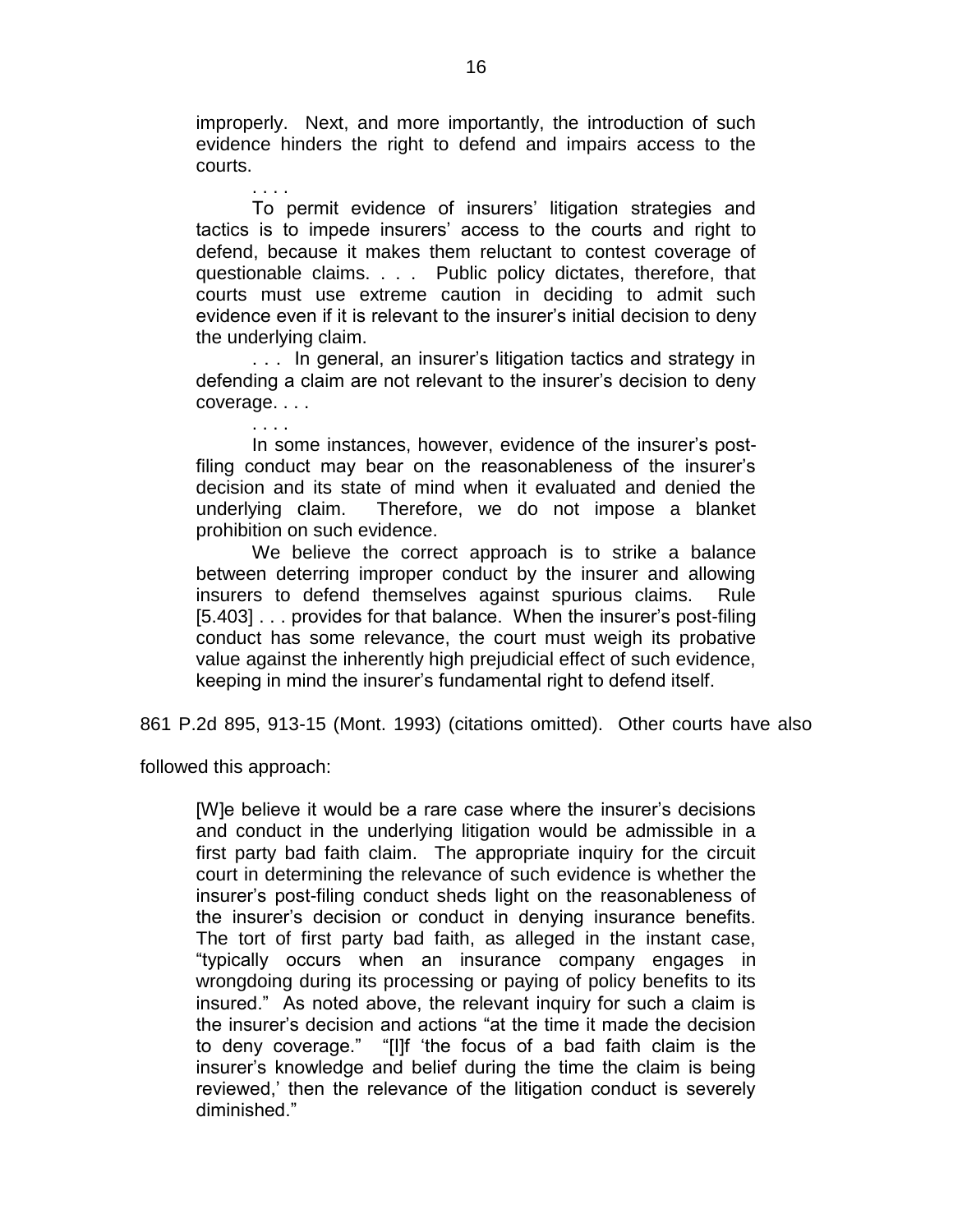*Eastern R.R. Corp.*, 771 N.W.2d at 635-36 (citations omitted); *see also Knotts v. Zurich Ins. Co.*, 197 S.W.3d 512, 523 (Ky. 2006) ("Evidence of post-filing conduct may often be of limited relevance to a claim of bad faith and raises distinct concerns about prejudice to the insurance company. . . . Thus, while it will no doubt further limit the admissibility of post-filing behavior, we want to emphasize that before admitting evidence of post-filing behavior, courts must be careful to weigh the probativeness of the proposed evidence against its potential for prejudice, . . . ."); *Barefield v. DPIC Cos., Inc.*, 600 S.E.2d 256, 277 (W. Va. 2004), Davis, J. (concurring) ("The general rule in other jurisdictions on this issue is that, 'while evidence of an insurer's litigation conduct may, in some rare instances, be admissible on the issue of bad faith, such evidence will generally be inadmissible as it lacks probative value and carries a high risk of prejudice.'" (quoting *Timberlake Constr. Co. v. U.S. Fid. & Guar. Co.*, 71 F.3d 335, 341 (10th Cir. 1995) (footnote omitted)).

Some jurisdictions have determined that a complete ban on admission of post-litigation conduct is appropriate. *See Roussalis v. Wyo. Med. Ctr., Inc.*, 4 P.3d 209, 257 (Wyo. 2000) (finding doctors' tort claim of breach of implied covenant of good faith and fair dealing is not actionable); *see also Parker v. S. Farm Bureau Cas. Ins. Co.*, 935 S.W.2d 556, 562 (Ark. 1996) (finding that because the bad-faith "cause of action must exist and be complete at the time the action commenced . . . none of the conduct by [the insurer] after the filing of the complaint, including legal positions asserted, can provide a basis for [the] bad-faith claim"). As noted by the court in *Knotts*, the blanket prohibition of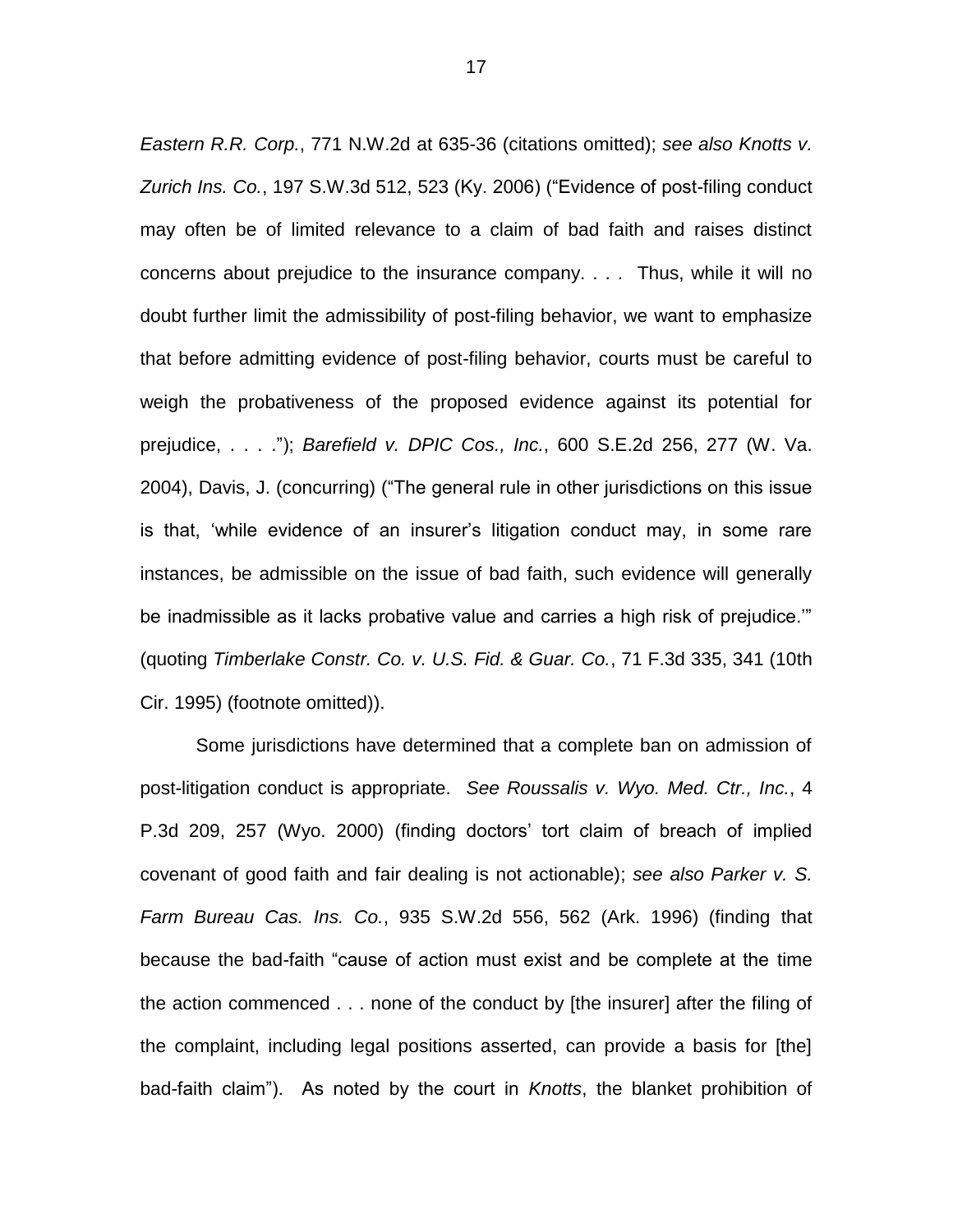admission of post-filing conduct "amounts to the denial of the continuing

existence of a duty of good faith once litigation begins." 197 S.W.3d at 518 n.3.

Oppositely, some courts have allowed admission of post-litigation conduct. For example:

The entire course of conduct between the parties is relevant to show malice in a bad faith claim. . . .

In this case, the merits of John Deere's appeal have already been decided by this Court. As a matter of law, John Deere prosecuted a meritless appeal. Sanctions have been assessed to compensate Conifer for its efforts in defending a frivolous appeal. However, no fact-finder has yet determined whether John Deere's actions on appeal were part of an unfair claim settlement practice and, if so, whether Conifer was damaged by the actions. We conclude that Conifer was entitled to present proof to the jury that John Deere's bad faith was a continuing course of conduct, and that its postjudgment conduct is admissible to prove malice.

*Federated Mut. Ins. Co. v. Anderson*, 991 P.2d 915, 923 (Mont. 1999), *abrogated* 

*on other grounds by Citizens Awareness Network v. Mont. Bd. of Envtl. Review*,

227 P.3d 583, 587 (Mont. 2010); *see also Barefield*, 600 S.E.2d at 271.

It is of note that the Iowa Supreme Court has previously acknowledged actions constituting bad faith may arise after the filing of litigation. *See Leuchtenmacher v. Farm Bureau Mut. Ins. Co.*, 460 N.W.2d 858, 861 (Iowa 1990) ("[A] bad-faith claim might well be based on events subsequent to the filing of the suit on a policy and therefore could not be based on the 'same' facts."); *see also Villarreal v. United Fire & Cas. Co.*, 873 N.W.2d 714, 729 (Iowa 2016). Because the Iowa Supreme Court has recognized that bad-faith conduct may arise both before and during litigation, our analysis does not end on the date the petition was filed. We acknowledge in the worker's compensation arena our supreme court has stated that it has rejected the "argument that a bad-faith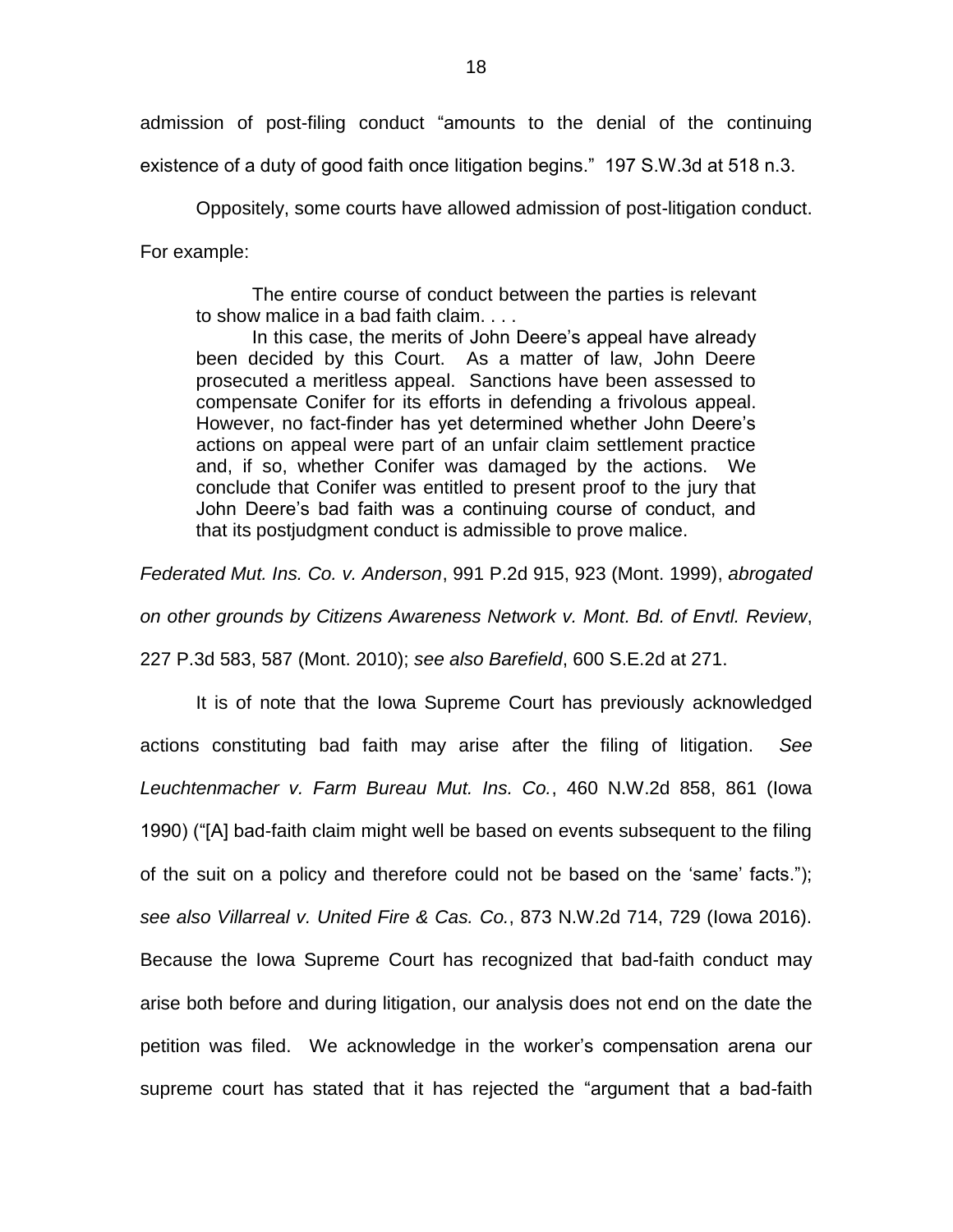refusal to pay was a continuing tort." *Squealer Feeds*, 530 N.W.2d at 683 (citing *Brown v. Liberty Mut. Ins. Co.*, 513 N.W.2d 762, 764 (Iowa 1994). We are not sure how to square *Leuchtenmacher* and *Villarreal* with *Squealer Feeds* and *Brown*. But we note that in *Squealer Feeds* the court stated, "[S]ome of the documents in the claim file prepared after the denial may conceivably contain relevant information." 530 N.W.2d at 683.

Here, without any Iowa Rule of Evidence 5.403 analysis or an in camera review of the materials or testimony, the district court determined all evidence after the filing of the petition was not admissible. Because post-filing-of-litigation evidence may contain relevant information to Acuity's decision to deny further payment, so long as it is "not privileged" it certainly was discoverable. *See* Iowa R. Civ. P. 1.503(1); *Squealer Feeds*, 530 N.W.2d at 683.

Moreover, in its order, the district court determined that claim review continued in this matter after the litigation was filed. B&F contends the decisions to refuse an appraisal, refusal to pay interest on the second payment, and refusal or delay in paying the deductible amount that had been already accounted for are all adjusting decisions—not litigation tactics or strategies.

Here, B&F was attempting to show the resistance to the appraisal was at least in part, if not primarily, based upon Acuity's position that the original payment was a final resolution of the claim due to the language on the check, "settlement in full—ACV." Thus, B&F argues the actions in adjusting the claim continued post filing of the petition, contrary to the administrative regulation prohibiting "settlement in full" language on a check under these facts. B&F was entitled to discover and present evidence on the issue of whether Acuity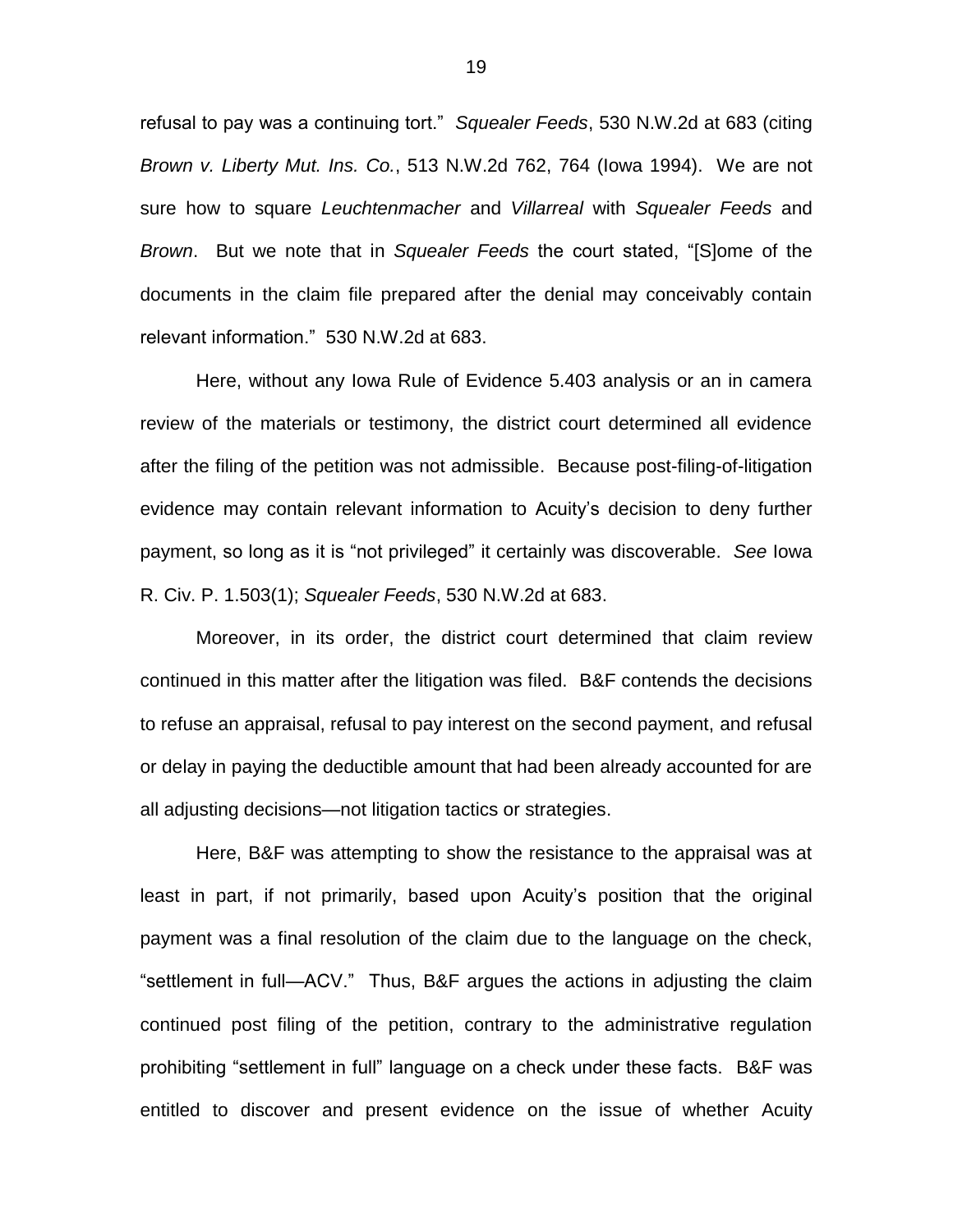unreasonably delayed payment. *See Squealer Feeds*, 530 N.W.2d at 683 ("[A] continued delay in payment may be unreasonable even though the original denial was not." $)^7$ .

We conclude the district court abused its discretion in ruling all post-filingof-litigation evidence was inadmissible rather than weighing the probative value of the evidence against its potential for unfair prejudice under rule 5.403. As one court has stated, it is of "critical importance" for the trial court to weigh "the probative value of any potentially relevant litigation decisions against the danger of unfair prejudice." *Eastern R.R. Corp.*, 771 N.W.2d at 636.<sup>8</sup>

Our supreme court has previously concluded that where the district court determined evidence inadmissible without performing a rule 5.403 balancing analysis, the appellate court is not prevented from upholding the district court's exclusion of the evidence on an alternative ground. *See Giza v. BNSF Ry.*, 843 N.W.2d 713, 724-25 (Iowa 2014). In *Giza*, the alternative ground examined was whether the danger of unfair prejudice substantially outweighed the probative value of the evidence. *Id.* at 725 (citing *State v. Werts*, 677 N.W.2d 734, 737-38 (Iowa 2004) (indicating the appellate court should weigh prejudicial effect against probative value where the district court did not do so and rule 5.403 is raised as an alternative ground for sustaining the district court's ruling)). Here, Acuity

The fact, the verdict form indicates B&F was required to establish "Acuity acted in bad faith to [B&F] in denying the claim or delaying payment."

<sup>&</sup>lt;sup>8</sup> Acuity's motion to determine admissibility of evidence acknowledges the court's need to perform a rule 5.403 analysis to determine the admissibility of the post-filing-oflitigation evidence. During the hearing on the motion, B&F also noted the district court "can use 403" to exclude any unfairly prejudicial evidence.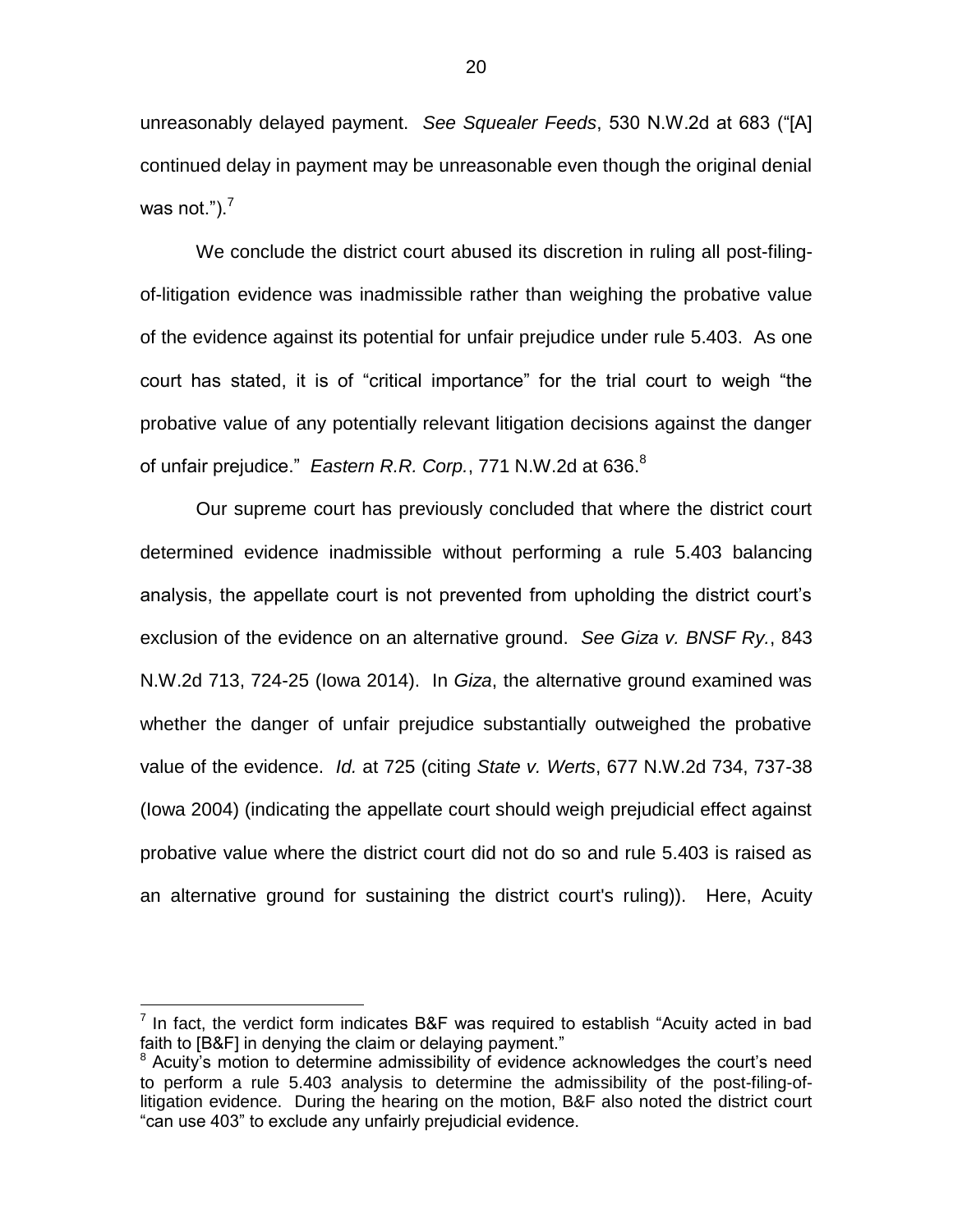raised the claim that such evidence was unfairly prejudicial under a 5.403 analysis both before the district court and on appeal.

If adjusting conduct contrary to the administrative regulation continued post-petition, the "conduct may bear on the reasonableness of the insurer's decision and its state of mind when it evaluated and denied the underlying claim" and be probative of bad faith. *Palmer*, 861 P.2d at 915. The conduct may also bear on the reasonableness of the continued delay in payment.

In evaluating the admissibility of the evidence in question, we weigh the probative value versus unfair prejudice pursuant to rule 5.403, being mindful of the public-policy consideration that allowing evidence of post-litigation conduct may permit jurors to penalize insurers for proper litigation strategy and tactics that are perceived as evidence of bad faith and could prevent insurers from zealously defending questionable claims. *See Knotts*, 197 S.W.3d at 520. Evidence of conduct that is clearly litigation strategy and tactics would be unfairly prejudicial. Evidence of conduct clearly related to adjusting decisions required of the contractual relationship would be admissible under the rule 5.403 analysis. Evidence of conduct between those two extremes would require a closer weighing or examination of probative value versus unfair prejudice and may result in exclusion.

Here, we conclude the probative value of any evidence that Acuity continued to rely in part or in total upon the original payment being a final resolution of the claim due to the language on the check, "settlement in full— ACV," was not substantially outweighed by the danger of unfair prejudice. This basis for denial of the claim existed prior to the initiation of litigation, as well as

21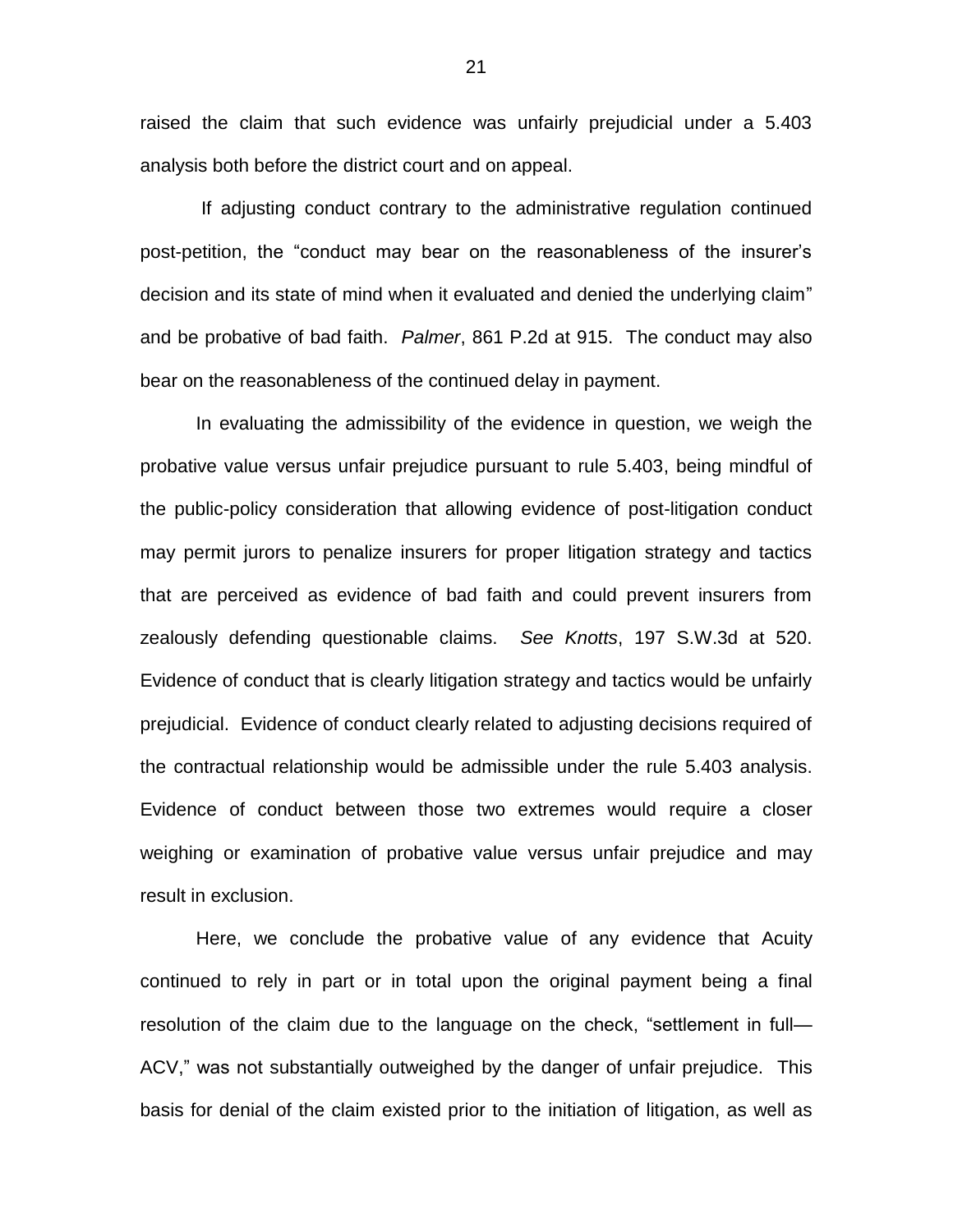before any evidence that Acuity had procured counsel, and could not be fairly described as a litigation tactic. Thus, any such evidence would be probative that Acuity denied the claim for an improper purpose, and would have had no effect on Acuity or its counsel to zealously defend its claim.

Moreover, any evidence of Acuity's reasons to withhold payment of \$5000 for the deductible that had previously been accounted for seems far removed from any litigation tactic. The contract limited the claim deductible to \$5000 and we are unable to discern any trial strategy that would be jeopardized by the admission of the reasons for Acuity's delay in paying the \$5000. We conclude this evidence is more probative than prejudicial and is admissible.

We are not able to reach the same conclusion, however, relative to the evidence of why Acuity did not pay interest on the \$83,000 payment. B&F's claim is for prejudgment interest, an issue for the court and not relevant to issues presented to the factfinder. *See Opperman v. Allied Mut. Ins. Co.*, 652 N.W.2d 139, 140-41 (Iowa 2002).

Upon a separate evidentiary issue, we also find it significant that the two estimates by Pierce and Werger that B&F sought to admit (but were determined to be inadmissible) were completed prior to the filing of the suit. The district court appears to have included the estimates in the category of post-filing-of-litigation evidence because the estimates were submitted at appraisal. However, the estimates were completed prior to the litigation and thus do not fall under the category of litigation conduct and do not draw the same public-policy concerns as expressed in the cases cited above. The estimates are relevant and probative of the issues and admissible.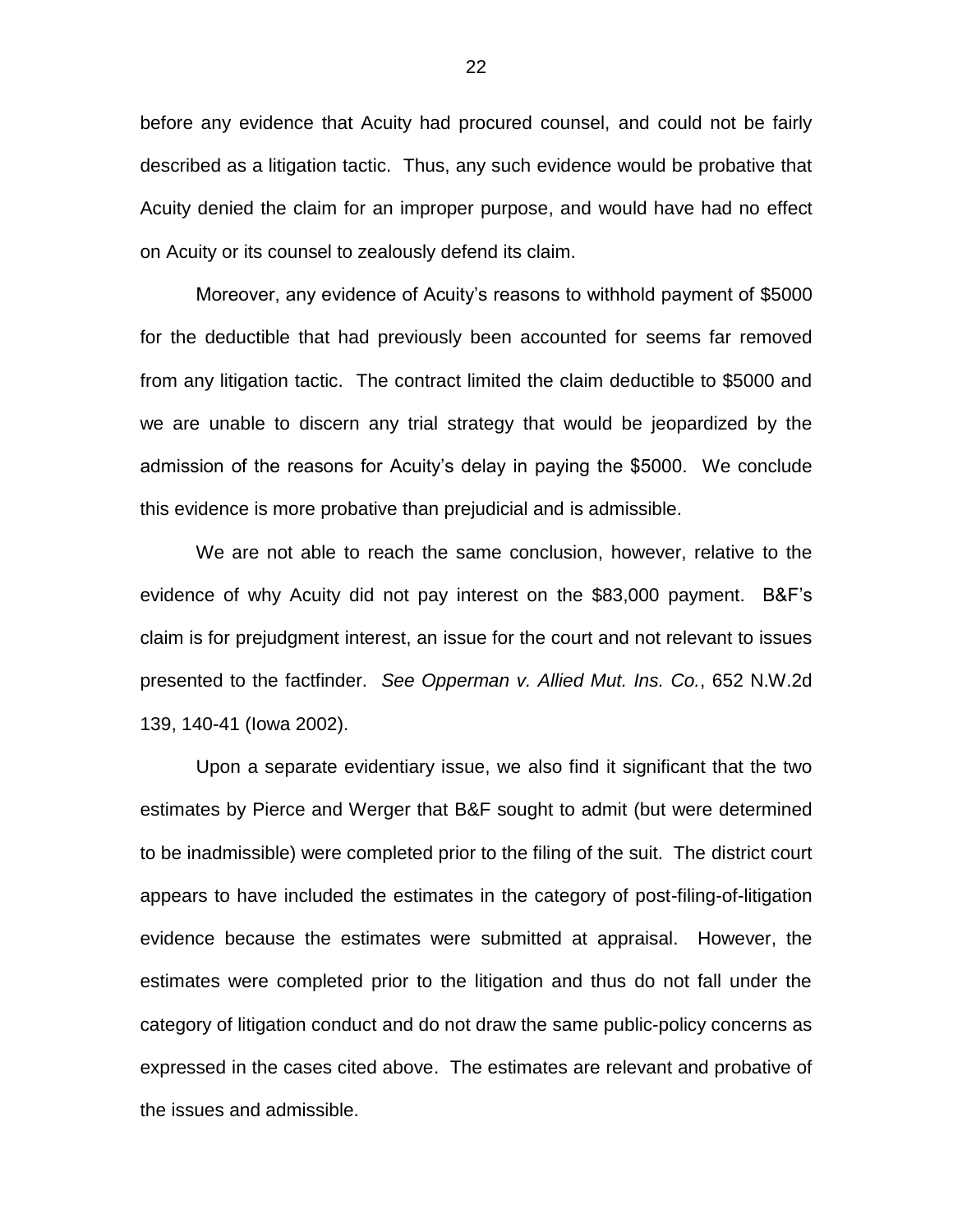Because much of B&F's evidence was adjudged inadmissible without reasonable or tenable grounds, we conclude B&F was prejudiced by being unable to tell its full story. Accordingly, we reverse and remand for a new trial.

B&F also asserts the district court should not have advised the jury of the following:

I am advising you that the court has taken judicial notice that on January 11, 2013, this court entered an order which stayed a request for an appraisal. You heard some testimony yesterday about an appraisal, which is a process that is provided for under the insurance policy. I am telling you that I stayed that appraisal process on January 11, 2013, and the stay remained in place until I entered a later order on October 13th, 2014, which ended the stay. As this matter has been taken judicial notice of, you may properly consider it as evidence in your deliberations.

B&F argues "[t]he instruction by the court was erroneous and allowed the

jury to be misled into believing the delay was due to court action and not by Acuity's refusal to participate in appraisal and that Acuity had not resisted the

appraisal on grounds it was now contradicting at trial . . . ." B&F does not submit

any authority in support of its argument that "the moment the case was reversed,

the stay ended." We will not address this claim. *See* Iowa R. App. 6.903(2)(g)(3)

("Failure to cite authority in support of an issue may be deemed waiver of that

issue.").

 $\overline{a}$ 

## **V. Evidence of Loss of Peace of Mind.**

B&F also maintains the district court improperly determined B&F may not present evidence as to loss of peace of mind. $9$  Because this issue may arise upon re-trial we choose to address it.

<sup>&</sup>lt;sup>9</sup> B&F contends the court's ruling was based on erroneous interpretation of law, and our review should be on legal error. *See Kurth v. Iowa Dep't of Transp.*, 628 N.W.2d 1, 5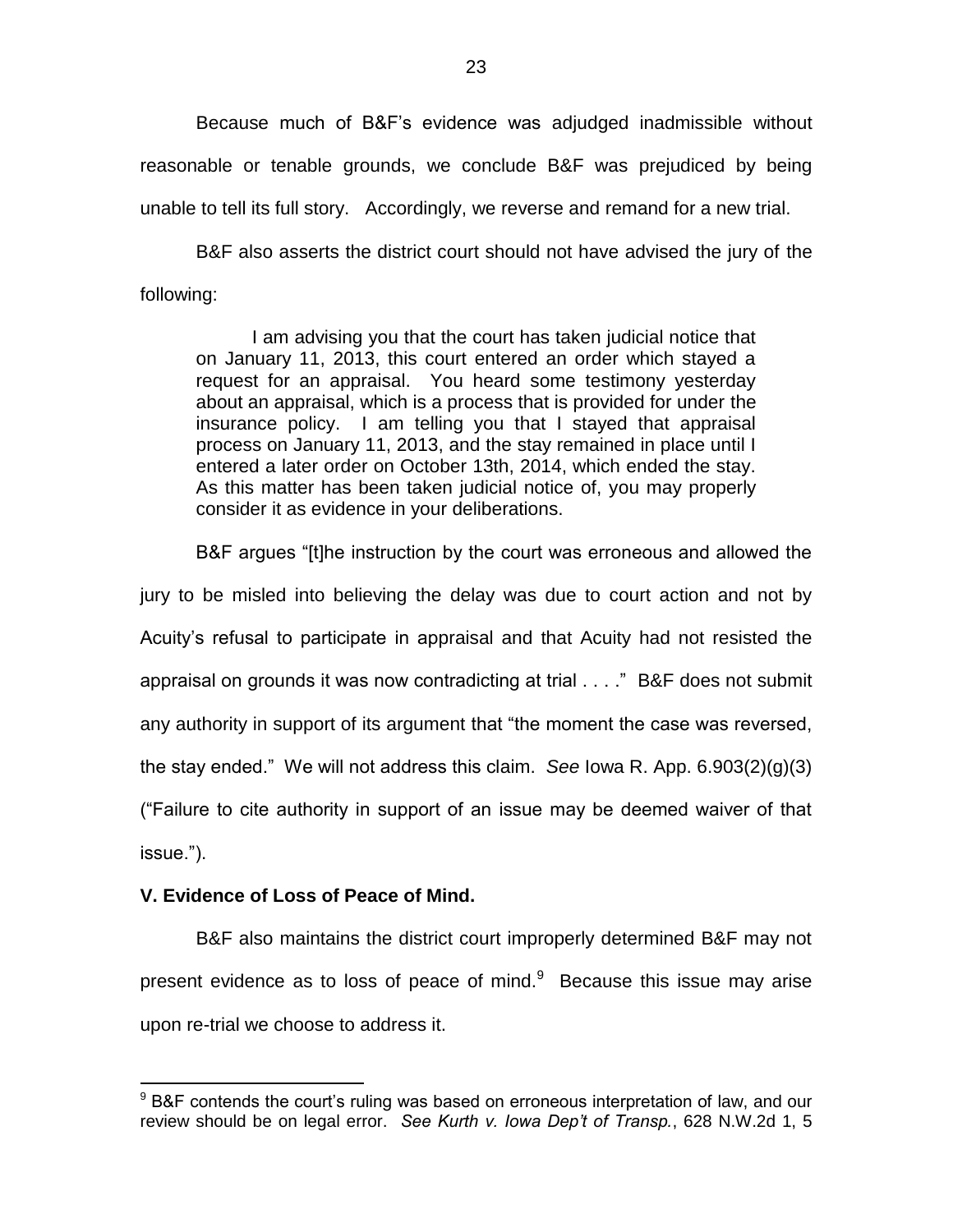The district court determined the damages for loss of peace of mind were not distinguishable from those for emotional distress as B&F asserted. The court found although partners of a partnership, as individuals, may seek damages for emotional distress, "[t]he rights and damages due to the partner are not available to the partnership itself." Because the partners were not named parties to the suit, the court held B&F may not seek damages for loss of peace of mind or emotional distress.

B&F argues it sought damages for loss of peace of mind, not emotional distress. In support of this distinction, B&F cites to *Dolan v. Aid Insurance Co.*, 431 N.W.2d 790, 792 (Iowa 1988). In *Dolan*, our supreme court cited to reasons for adopting the first-party bad-faith tort, including: "'When an insured purchases insurance, she is purchasing more than financial security; she is purchasing peace of mind,' and 'therefore, the extra remedy of bad faith is needed to insure she receives the benefit of her bargain.'" 431 N.W.2d at 792 (citation omitted). B&F acknowledges that insureds who are natural persons may seek emotional damages, but "a limited liability company, certainly cannot suffer emotional distress." *Barreca v. Nickolas*, 683 N.W.2d 111, 124 (Iowa 2004). B&F simply submits it did not seek damages for emotional distress and only sought damages for loss of peace of mind.

We agree with the court that B&F is not entitled to the damages sought. The authority cited by B&F does not expressly provide for damages for loss of peace of mind and only explains loss of peace of mind is one factor supporting

<sup>(</sup>Iowa 2001). However, because the district court's ruling "is not based on any statute of codified rule," we review for an abuse of discretion. *Id.*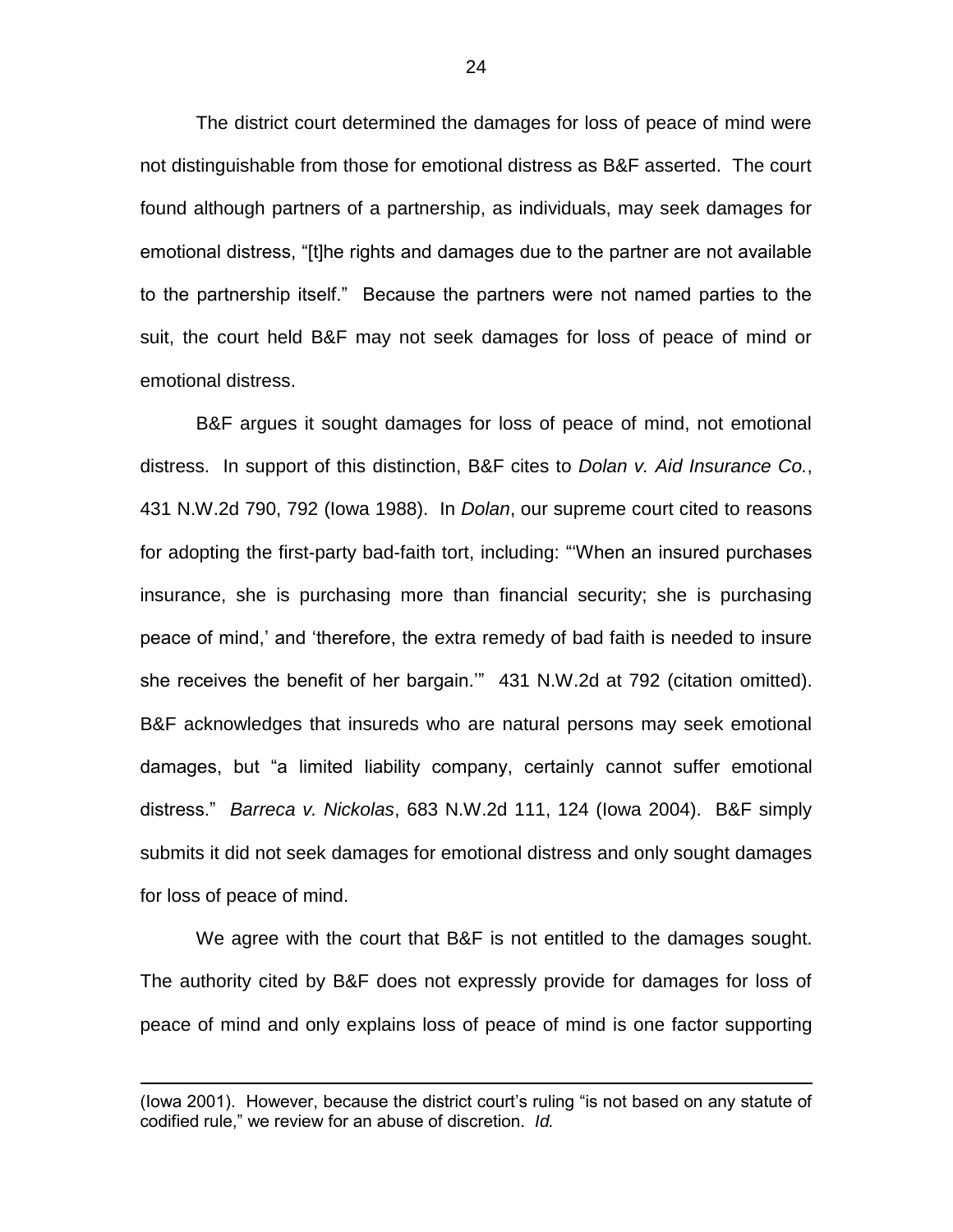the adoption of a first-party bad-faith tort. We agree with the court that "the two ideas are not disparate concepts but part of the same potential damage claim." *See Brandt v. Super. Ct.*, 693 P.2d 796, 824 (Cal. 1985) ("In *Crisci* [*v. Security Ins. Co. of New Haven, Connecticut*, 426 P.2d 173 (Cal. 1967)], we discussed the peace of mind of the insured as a basis for granting the type of damages most appropriate to compensate an insure for the disturbance of his tranquility: damages for emotional distress."). We conclude the court did not abuse its discretion in precluding admission of evidence as to loss of peace of mind, and affirm.

### **VI. Prejudice Resulting from the Discovery Ruling.**

Inasmuch as we have determined the district court's evidentiary ruling holding all post-filing-of-litigation evidence inadmissible was in error, we must return to the issue of whether B&F was prejudiced by the district court's discovery ruling denying the motion to compel answers to questions avoided in Jaeger's deposition. Here, the case presented to the jury was essentially a shell of the evidence B&F wanted to present in this action. The district court's discovery ruling and evidentiary rulings hamstrung B&F's ability to tell its story. As we have indicated, the evidence B&F wanted to discover and wanted to present at trial went to the heart of its bad-faith claim.

As we have determined, B&F should be permitted to provide evidentiary support for its claim that Acuity denied further damages or unreasonably delayed payments on the basis of Acuity's alleged reliance on the "settlement in full" language on the check. For these reasons, the district court's refusal to allow B&F to seek additional evidence through discovery on this topic or subject